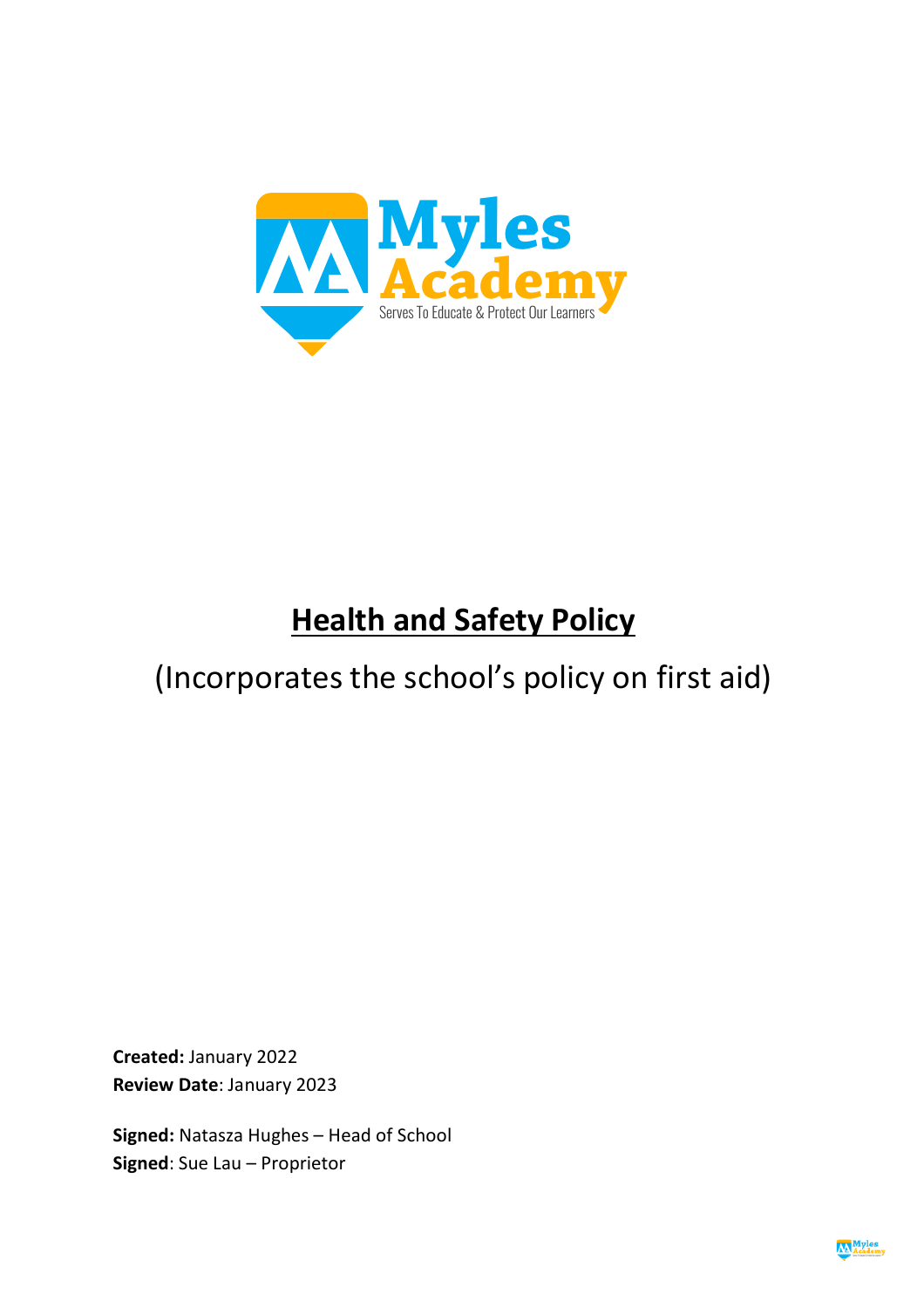## Contents:

- 1. Introduction
- 2. Responsibilities of Individuals Within the Company
- 3. Health and Safety Assistance
- 4. Safety Arrangements
- 5. Health and Safety Training and Awareness
- 6. Measuring Health and Safety Performance
- 7. Risk Assessment
- 8. Management of Subcontractors
- 9. Display Screen Equipment (DSE)
- 10. Work Equipment
- 11. Hazardous Substances
- 12. Data Security
- 13. Accidents, Incidents, Near Misses and Safety Concerns
- 14. Arrangements for The Supervision of Pupils
- 15. Emergency Procedures
- 16. Offsite Activities
- 17. First Aid, Accidents and Illness
- 18. Fire and Other Emergencies
- 19. Smoking
- 20. Working at Height
- 21. Personal Protective Equipment (PPE)
- 22. Manual Handling (MH)
- 23. Housekeeping and Premises
- 24. Personal Footwear and Clothing
- 25. Legionella
- 26. Physical Interventions
- 27. Dogs and School Pets
- 28. Coronavirus
- 29. Employee Involvement in Policy Making

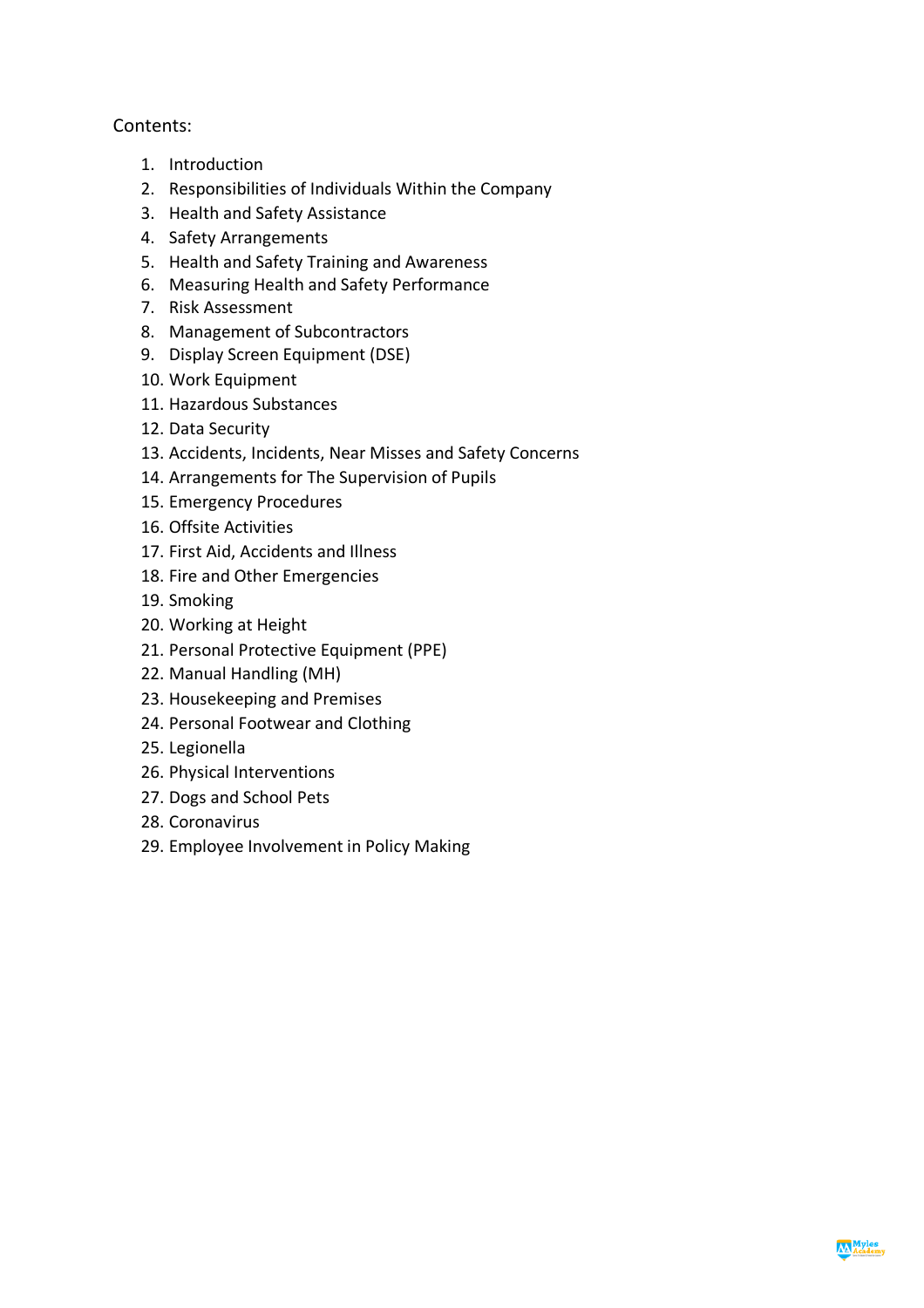## **1. Introduction**

The Senior Leadership Team of this school is committed to ensuring the highest standards of care for their staff, pupils, visitors and others who work on behalf of the school. We believe that an excellent school is by definition a safe school. Since we are committed to excellence, it follows that minimizing the risks posed by our activities is inseparable from all our other objectives. We plan to achieve our goals by developing, implementing and maintaining our school's health and safety management system.

#### **The senior leadership team is committed to:**

- The continual improvement of our health and safety performance
- Complying with all our legal and other regulatory requirements

We will achieve our key objectives through:

- Hazard identification, risk assessment and risk control ensuring that our current and future health and safety risks that impact on our school are managed effectively
- **Involvement of people** ensuring the involvement of all staff in the success of the school is achieved, and that people's knowledge and skills are developed to meet their own needs and the needs of Myles Academy.
- **Effective school leadership**  ensuring that all key activities are identified and managed
- **Supplier relationships** ensuring that we manage the selection and performance of all our service providers

This policy is communicated to all persons working on behalf of this school and is subject to regular review. A copy of our health and safety policy is available to interested parties on request.

The safety arrangements set out below are for the information, guidance and compliance of all people at Myles Academy. Health and safety are integral parts of management. They are key considerations that should underpin and facilitate educational and business activity. Under the Health and Safety at Work etc. Act 1974 (HSWA), the Regulatory Reform (Fire Safety) Order 2005 (RRFSO) and common law, employers and employees have a duty of care to the children in their keeping in their care.

In carrying out their normal functions, it is the duty of all staff to: so far as is reasonably practicable, prevent injury to individuals. This will be achieved by adoption of arrangements and procedures developed out of risk assessment for the proportionate control of risk. More specific arrangements are set out below and will be amended from time to time as necessary to address new risks.

All personnel have a statutory duty to co-operate with the proprietors in fulfilling the objectives of Myles Academy and a personal responsibility to take reasonable care to ensure that their actions do not cause harm or injury to themselves and to others. Employees are

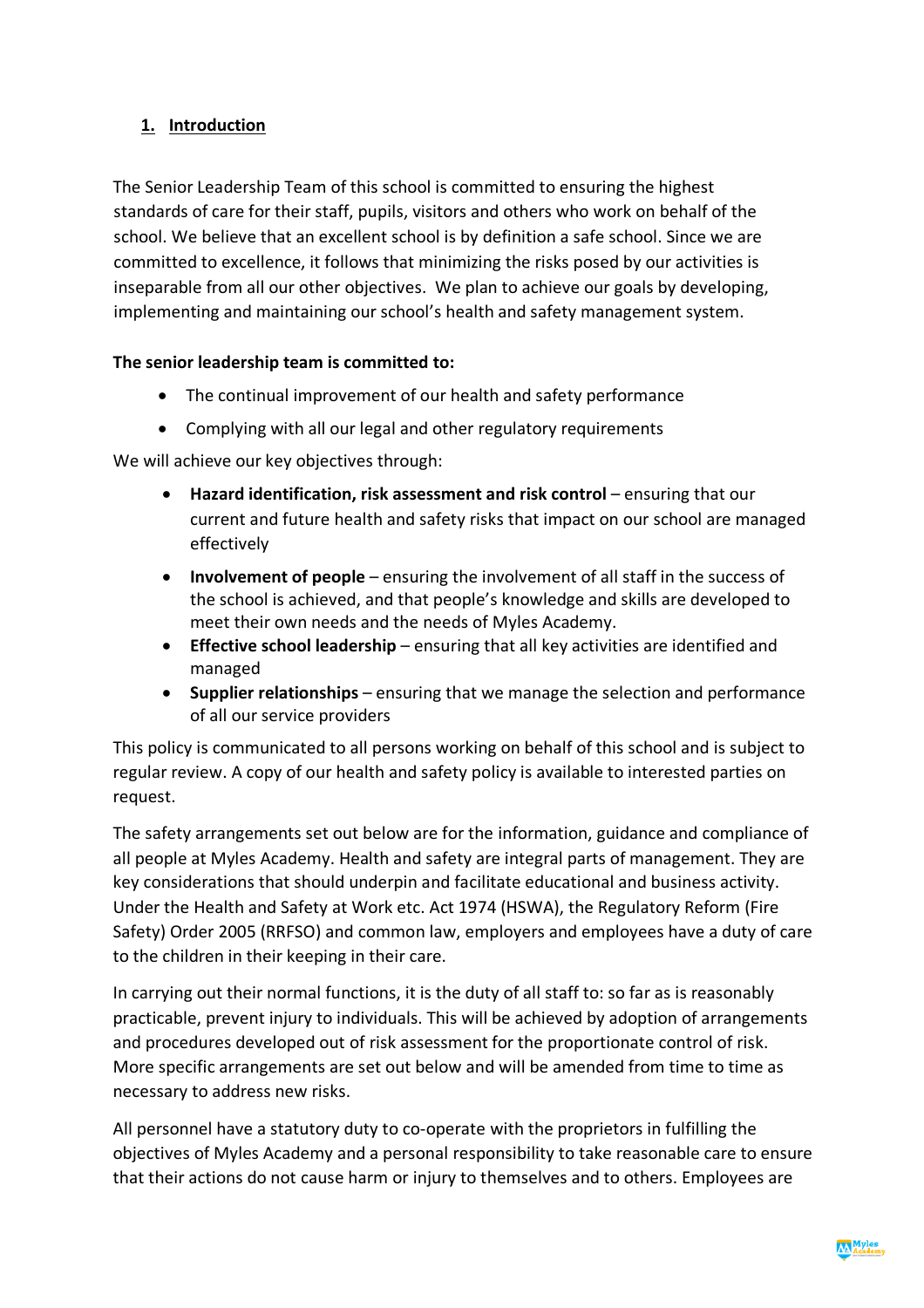required to observe policies, special rules, risk assessments and safe methods that apply to their own work and to report hazards discovered by them to their head of faculty or area. No person shall intentionally or recklessly interfere with or misuse anything provided in the interests of health and safety.

For general guidance on health and safety in education use this link: HSE Education page http://www.hse.gov.uk/services/education/index.htm

#### **The objectives of Myles Academy health and safety policy are:**

- Develop a positive Health and Safety culture among the staff and pupils of the school.
- Promote high standards of safety, health and welfare in compliance with the Health and Safety at Work Act 1974, its subordinate regulations, other statutory instruments and approved codes of practice.
- Paying due regard to current DFE guidance: Health and Safety: Advice on Legal Duties and Powers
- Ensure all the school facilities meet or exceed the current Independent School Standards applicable to the setting.
- Ensure that a suitable and sufficient assessment of risks has been carried out and where required proportionate and adequate control measures are put into place to reduce those risks as far as is reasonably practicable.
- Ensure that places and methods of work are safe and healthy through the arrangements set out in part 3 of this policy.
- Protect personnel, whether they be employees, children, members of the general public, visiting schools, contractors and their employees from any foreseeable hazards.
- Ensure adequate training, instruction, supervision and information is given to all employees and contractors in order that they may work in safety so far as it is reasonable and practicable to do so.
- Ensure a safe and healthy working environment for all personnel and that there are sufficient facilities and arrangements for their welfare.
- Ensure that awareness with regard to all aspects of safety is fostered by employees.
- Ensure all staff are aware of their responsibility to take any steps necessary in order that the health and safety of both themselves and others may be safeguarded, and to co-operate in all aspects with regard to safety.
- Ensure that full and effective consultation with staff and stakeholders on all matters is encouraged.

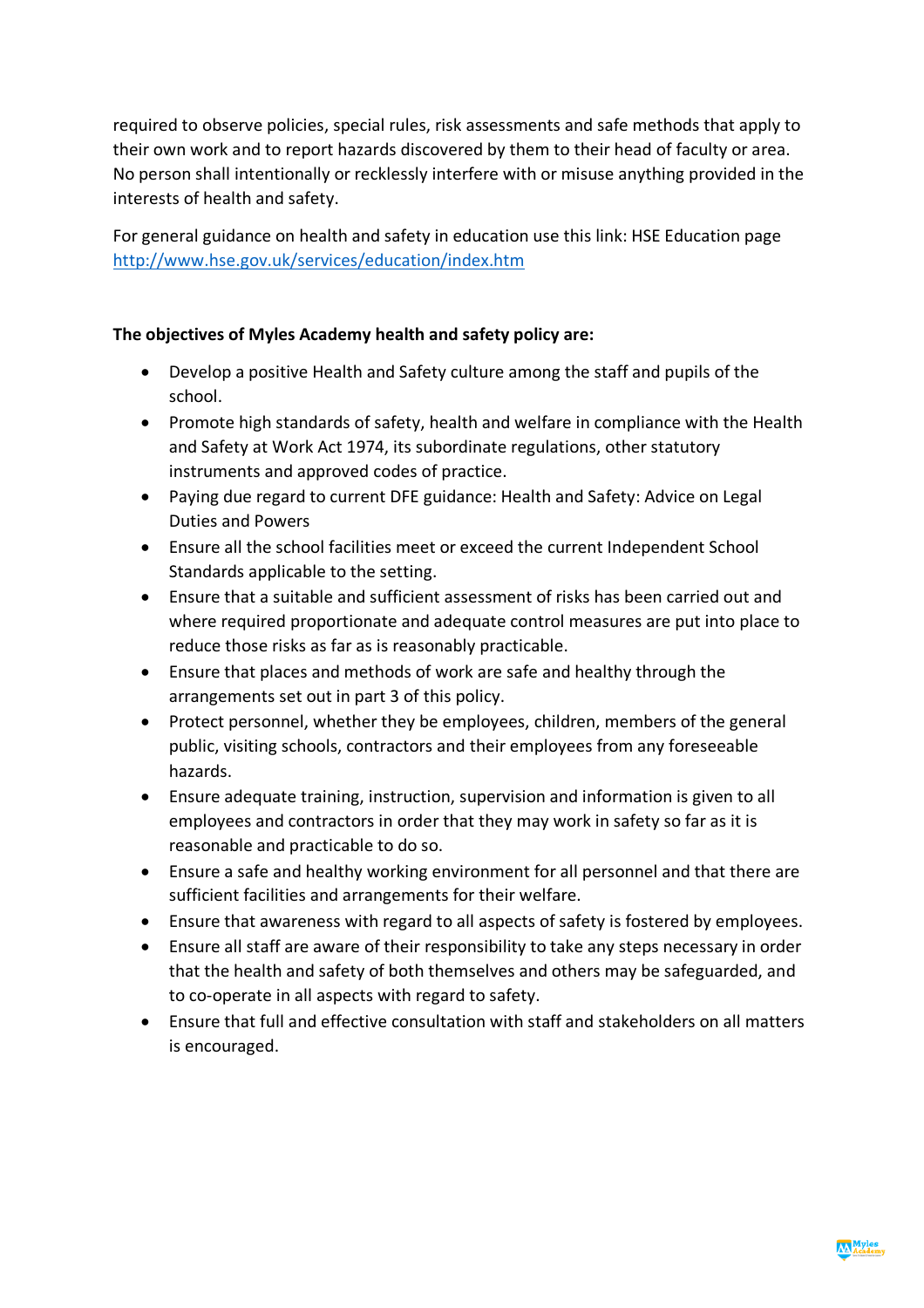## **2. Responsibilities of individuals within the Company**

#### **Proprietor**

The Proprietor oversees the management and operations of Myles Academy, and has direct responsibility for the development of policy and management of all settings. The proprietors will audit all schools on termly basis against various legislative criteria with Health and Safety forming part of the process.

#### **Head Teacher**

Has delegated responsibility for health and safety at Myles Academy. Has responsibility for ensuring as far as reasonably practicable the implementation of the school's Health and Safety and associated polices. Whilst having overall responsibility for Health and Safety they will delegate various duties to named staff as detailed in appendix 1. In addition, they will have oversight over any Offsite Visits organized by school staff and will have final sign off authority for all visits in line with the settings Offsite Visits Policy.

#### **Deputy Head**

The Deputy Head will take day to day responsibility for health and safety ensuring policy and procedure is followed in all curriculum areas. They will deputise for the Head of School during periods of absence.

#### **Key Workers**

Have responsibility for welfare, health and safety matters concerning children outside curriculum areas. They will follow the relevant policies and procedures relating to health and safety and will ensure a dialogue is maintained with carers and parents of the children in our school. In particular ensuring information relating to the health, safety and welfare of our children is kept up to date.

#### **Site Manager**

Has day to day responsibility for health & safety and property issues and ensures that the school is meeting its obligations in relation to the NMS, fire, asbestos, legionella and current safety legislation. They will undertake Health and Safety Policy weekly checks to ensure safety standards and the condition of the premises meet the required standards taking appropriate action to rectify failings, as such they are to bring to the attention of their manager any significant safety issues or serious failings, if for any reason these issues cannot be resolved in setting, they must notify the Headteacher and Proprietors as matter of urgency. In addition, they will ensure all contractors engaged by the school meet the company H&S and safeguarding controls. They will liaise with the Head Teacher and Deputy Head to ensure where possible operational activities are worked around the school day.

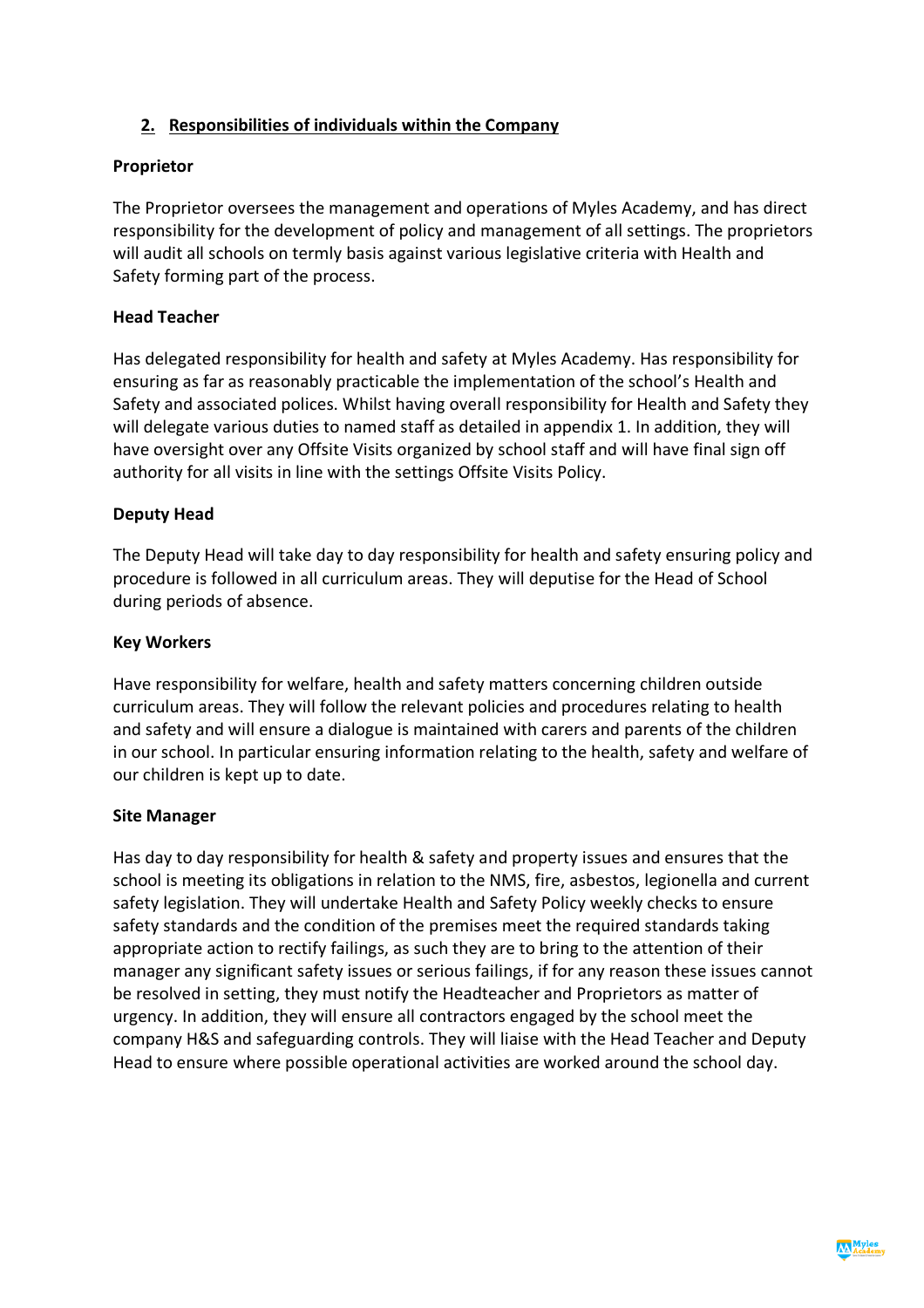#### **Staff**

All staff have a duty to themselves and to others affected by their work with regards to health and safety. In addition, they are required to cooperate with the employer by following policy, training, adhering to task, risk assessments and safe systems of work to enable them to discharge their legal duties under health and safety legislation. They are to report any serious concerns or failings to their Line Manager for investigation, in addition alerting the site maintenance team to day-to-day issues via the site reporting book.

#### **Children**

All children at Myles Academy have a responsibility to ensure that they act with all reasonable care with regard to the health and safety of themselves, other children, staff and members of the public. This includes observing and cooperating with all reasonable guidance and support associated with promoting and maintaining standards of health and safety both on and off-site; and not to wilfully misuse, neglect or interfere with things provided for their safety such as fire extinguishers and alarm systems.

#### **Visitors**

All visitors to Myles Academy premises have a responsibility to ensure that they act with all reasonable care with regard to the health and safety of themselves, children, staff, contractors, and members of the public. They are required to cooperate with supervisors, line managers, safety representatives and the HSEM, and to adhere to safety guidance given in helping to maintain standards of health and safety within the company and specific setting.

#### **Contractors**

It is the responsibility of all contractors and their employees to read and comply with Myles Academy Health and Safety Policy. Contractors will be vetted in accordance with the Myles Academy Safeguarding and Child Protection Policy' to ensure that they meet safeguarding and safety criteria in all instances.

#### **Internal and External Communication**

The school senior leadership team ensure that relevant health and safety information is communicated to all employees and other interested parties. In addition to this we encourage all employees to report to us health and safety issues that could affect themselves and others.

The main ways of communicating health and safety issues in this school are through staff meetings, school safety committees, notice boards and through letters to other interested parties.

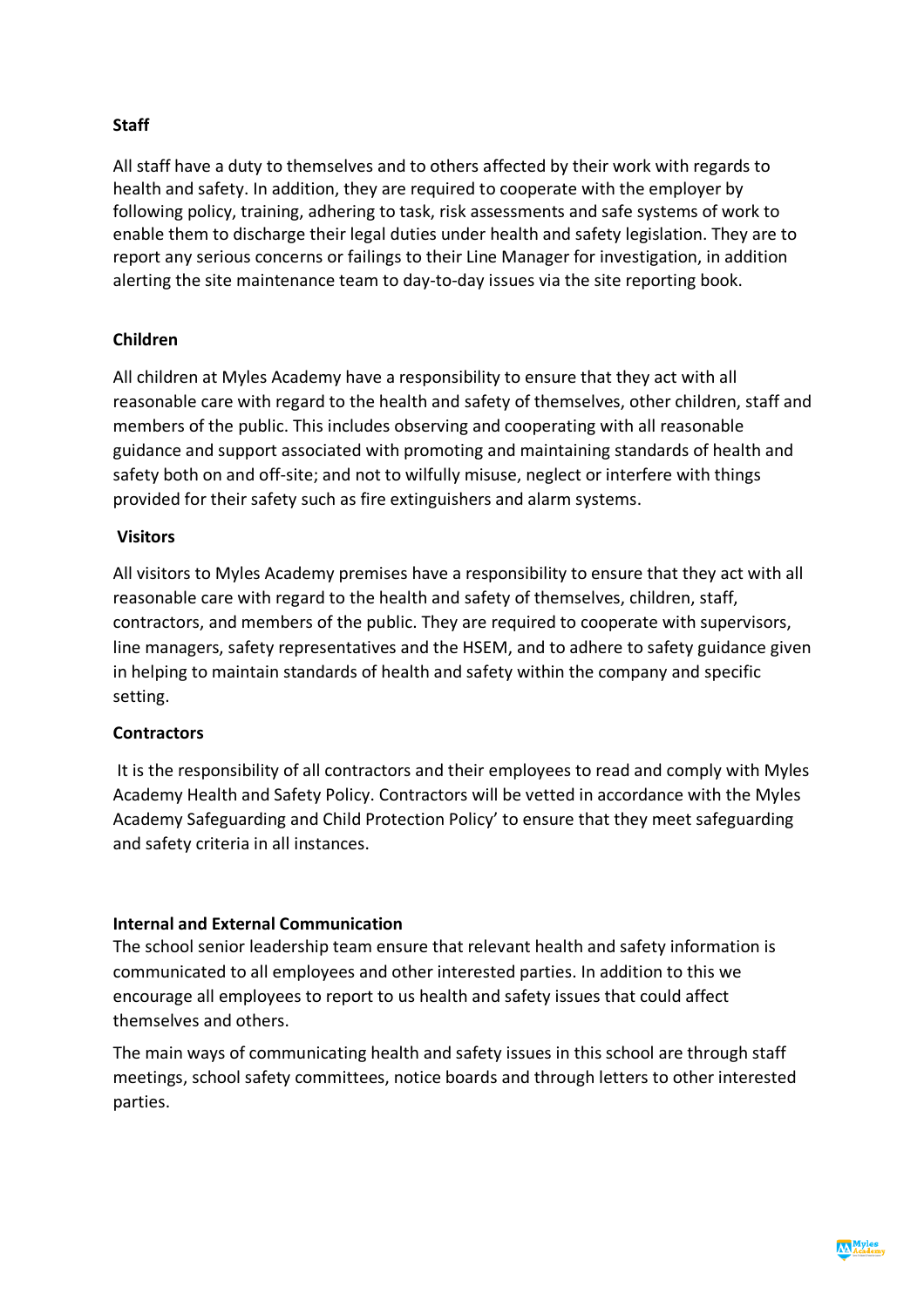#### **3. Health and safety assistance**

Health and Safety Officer (HSO) - Designated Manager (Health and Safety)

First-Aider - In school

Fire Safety - Designated Manager (Fire Safety)

The school recognises that there may be occasions when specialist advice is necessary. In these circumstances, the services of competent external advisors will be obtained.

## **4. Safety arrangements**

The safety arrangements set out below are for the information, guidance and compliance of all staff at Myles Academy. Health and safety are integral parts of management. They are key considerations that should underpin and facilitate educational and business activity.

Under the Health and Safety at Work etc. Act 1974 (HSWA), the Regulatory Reform (Fire Safety) Order 2005 (RRFSO) and common law, employers and employees have a duty of care to the children in their keeping in their care. In carrying out their normal functions, it is the duty of all staff to: so far as is reasonably practicable prevent injury to individuals. This will be achieved by adoption of arrangements and procedures developed out of risk assessment for the proportionate control of risk. More specific arrangements are set out below and will be amended from time to time as necessary to address new risks.

All personnel have a statutory duty to co-operate with the proprietors in fulfilling the objectives of Myles Academy and a personal responsibility to take reasonable care to ensure that their actions do not cause harm or injury to themselves and to others. Employees are required to observe policies, special rules, risk assessments and safe methods that apply to their own work and to report hazards discovered by them to their head of faculty or area.

No person shall intentionally or recklessly interfere with or misuse anything provided in the interests of health and safety. For general guidance on health and safety in education use this link: HSE Education page http://www.hse.gov.uk/services/education/index.htm

## **5. Health and Safety Training and Awareness**

It is the responsibility of the Head Teacher to ensure that adequate resources are made available to ensure all employees are competent to perform the tasks required of them. To this end, the senior leadership team have developed a training matrix and plan that is based around the Acorn Education and Care current approved training matrix. Training needs are addressed accordingly.

Records of all training are maintained.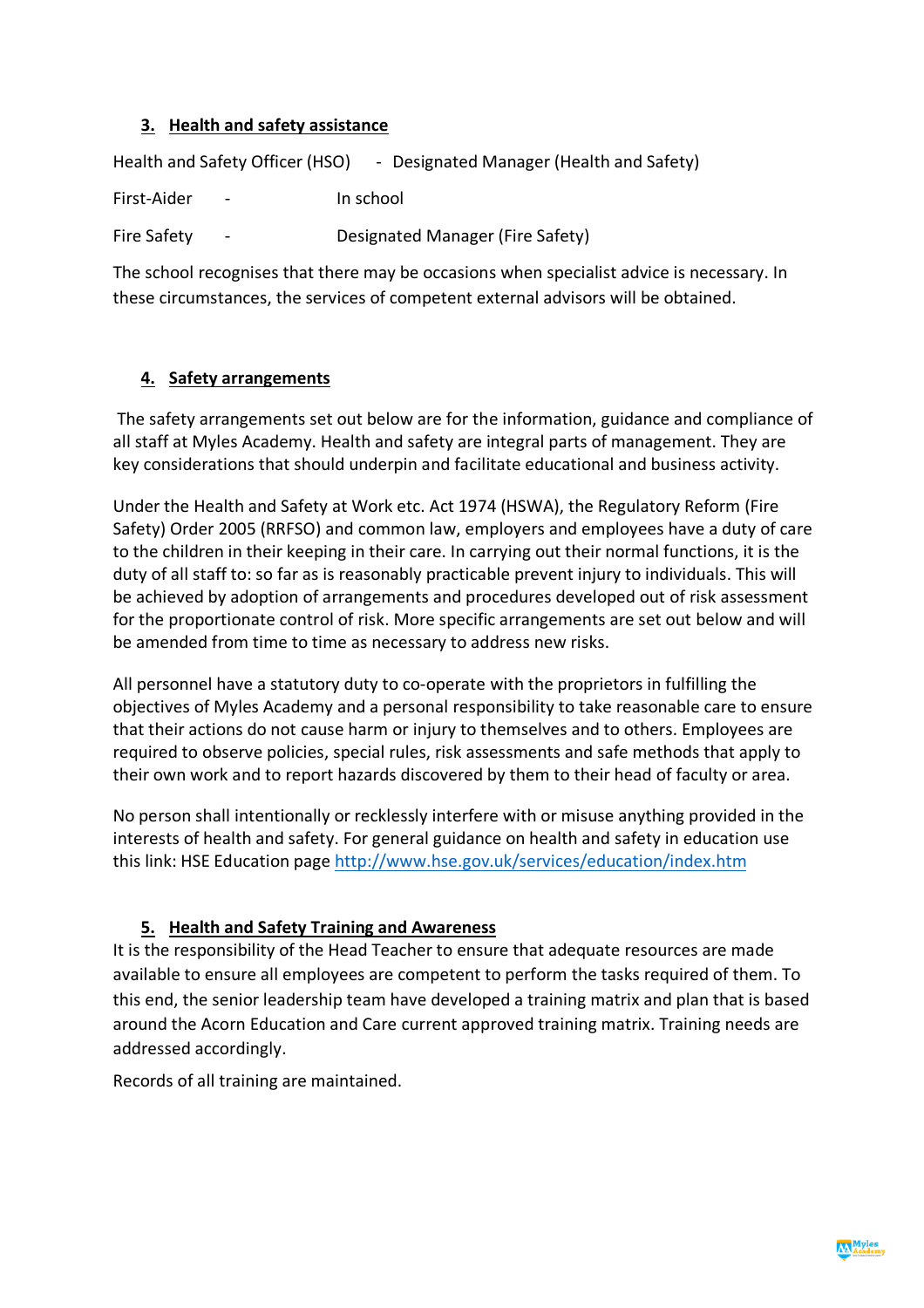#### **6.Measuring Health and Safety Performance**

We have developed procedures to measure our health and safety performance through a combination of methods. Our main methods of measurement are:

- Informal, monitoring by all staff for any hazards and concerns
- Periodic monitoring by key staff using basic checklists
- Annual self-audit carried out by our senior leadership team
- Biannual school audit by Health and Safety Lead

Our school senior leadership team are responsible for addressing any areas of weakness and ensuring corrective actions are put in place

#### **7.Risk assessment**

This section of the Health and Safety Policy supports the school's separate policy on risk assessment and the subsequent control of such risks. The Head Teacher has overall responsibility for ensuring suitable and sufficient risk assessments are drawn up and reviewed. In addition, they will ensure that identified risks are proportionately and effectively managed.

The Head will appoint a competent person/s (Health and Safety Lead) to oversee risk management in the setting who will work alongside the Head to ensure that the required risk assessments are in place and are adequately reviewed. The competent person or persons will ensure that all risk assessments required for the site, buildings and work tasks undertaken by staff and children at Myles Academy are conducted in accordance with requirements.

Risk assessments will be created using the company risk assessment templates and the significant findings of such assessments will be communicated to the staff affected. In addition, the setting will keep an indexed master file of current signed risk assessments as a reference point for staff.

Pupil risk assessments and supporting Behaviour Management Plan's for specific children will remain in their own files to ensure confidentiality is maintained. The company has adopted a common form of assessment for buildings and tasks along with a specific process for the assessment of offsite activities in order to have continuity in process across the organisation. These forms and advice on their use can be obtained from the competent persons on site. The Head will periodically review all risk assessments held for Myles Academy and will advise on their suitability as required.

Risk assessment is an on-going procedure requiring due diligence on the part of staff undertaking them, regular review and where necessary, revision. Unless a different period of review is specified, risk assessments should be reviewed annually. Risk assessments should also be reviewed whenever new substances, equipment, staff or children are introduced into the setting or when procedures and premises are altered. Revisions may

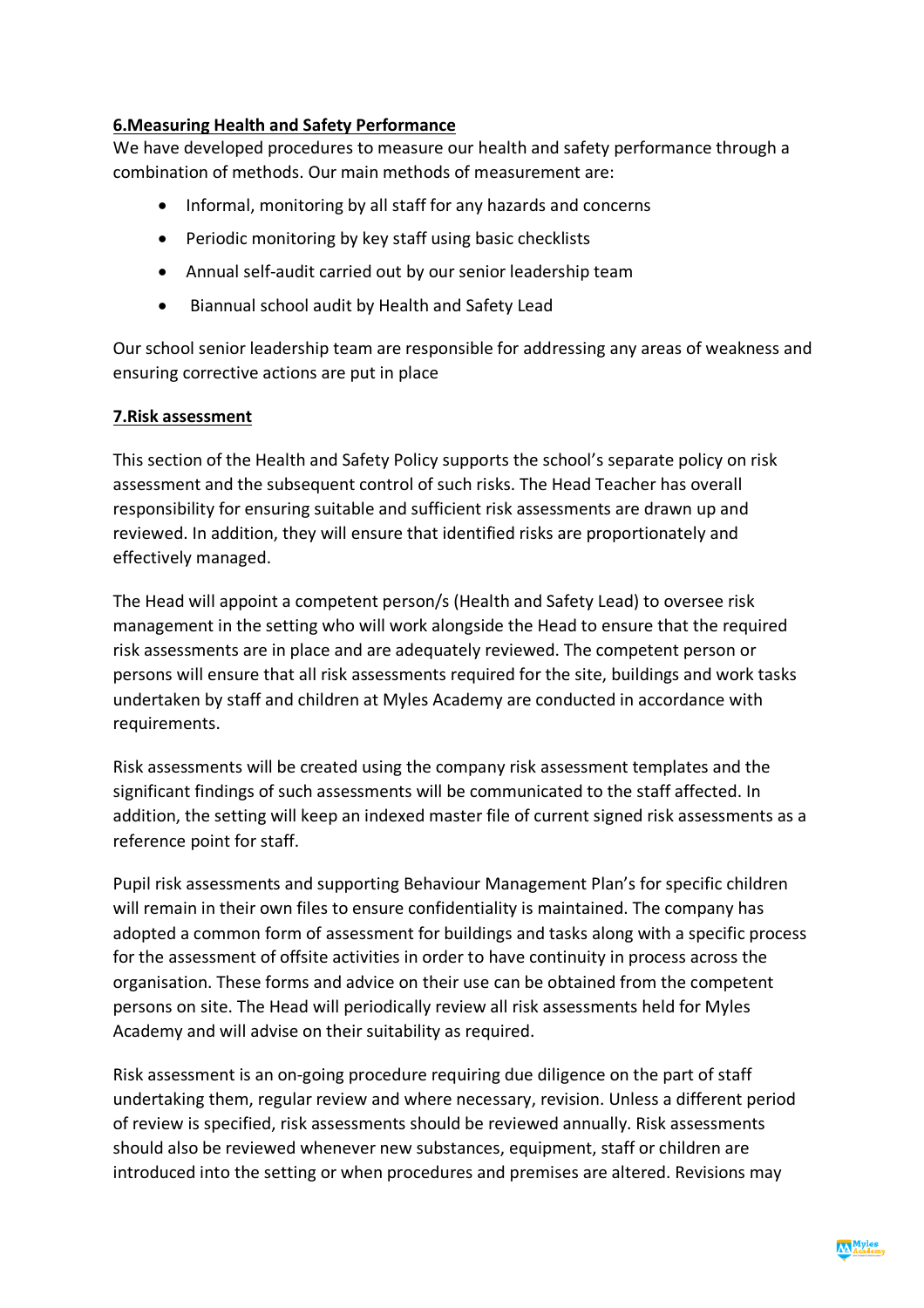also be necessary where monitoring procedures indicate that control measures are not working properly.

The Head Teacher along with their staff, are responsible for ensuring that consideration is given to the identification of all reasonably foreseeable risks that might occur from carrying out their activities. Having identified all reasonably foreseeable risks, they must ensure that the effects of such risks are either eliminated or managed appropriately and proportionately to the risk posed. The setting also recognises its responsibilities to new and expectant mothers along with children engaged in work activities or work experience. In all cases the appropriate risk assessments will be carried out alongside such persons with suitable control measure being put in place.

Myles Academy has identified the following areas where higher risks may be present:

- Physical Education
- Art
- Science
- Behaviour management and placement assessments
- Offsite Visits
- Work experience
- Catering
- Cleaning
- Maintenance activities

In each of these areas, responsible staff are authorised to seek specialist advice in conjunction with the H&S Policy.

#### **8. Management of Subcontractors**

We recognise that the selection and use of subcontractors in our school is an important issue for us. Within this category we also include service providers such as those who provide curricular support.

We will keep a current register of all sub-contractors who work on our behalf. All our subcontractors will be subject to periodic review.

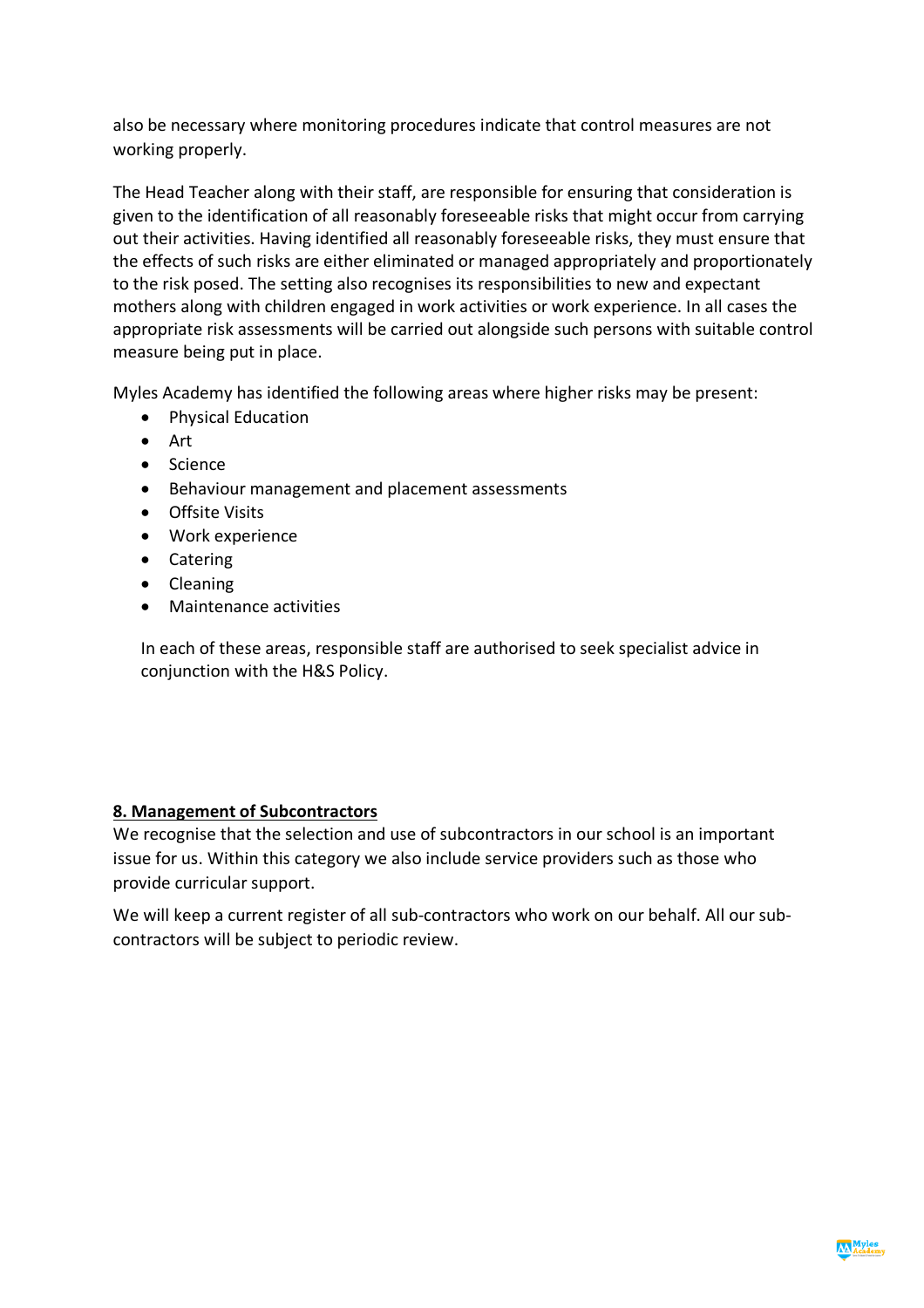#### **9. Display screen equipment (DSE**)

All PC's, laptops and communication devices are classed as DSE. Any workstation provided on site must meet the requirements laid out in the DSE regulations. HSE guidance on DSE issues can be found at the following: Display Screen Equipment (DSE) http://www.hse.gov.uk/msd/dse/index.htm

#### **Definition of habitual users**

The following factors are those that should be considered to help establish whether a person is defined as a user by the Regulations:

- Can the job not be done without DSE?
- Does the worker have no discretion over whether to use DSE?
- Does the task require significant training or special skills?
- Is DSE used for periods of an hour or more at a time, and more or less on a daily basis?

• Does the task depend upon the fast transfer of information between the worker and screen?

• Are attention and concentration demand high?

If most or all of these questions are answered in the affirmative, the person is a 'user' or 'operator' of DSE for the purposes of the law.

#### **Workstation Assessment**

Myles Academy will arrange for workstation assessments to be carried out using the company DSE assessment sheet. At Myles Academy the Head Teacher will ensure suitable arrangements for DSE assessment and provision are in place. The school is committed to acting on the findings of such assessments and to being proactive in meeting the requirements of the DSE regulations.

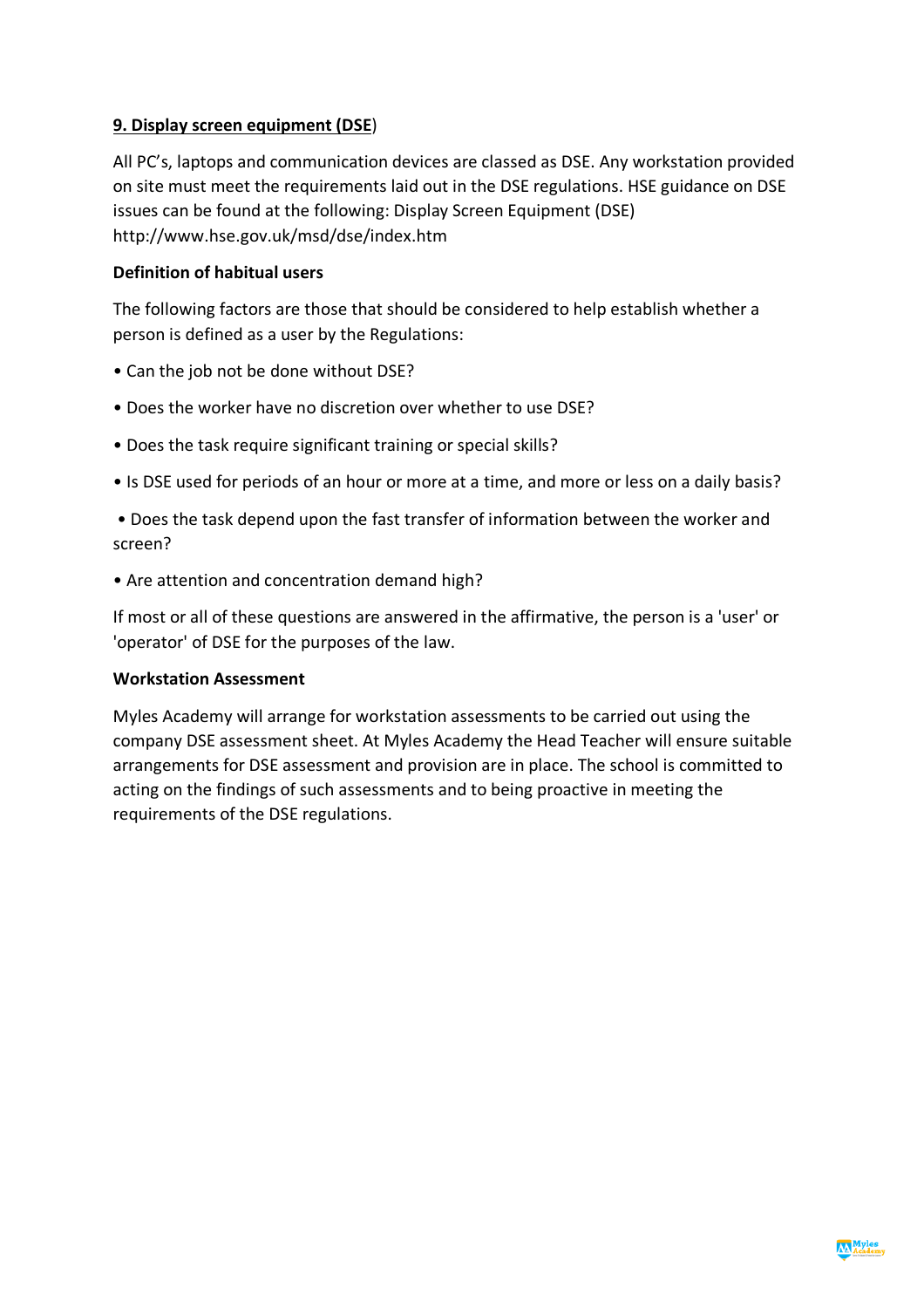#### **10. Work equipment**

The proprietor acknowledges their obligations under the Provision and Use of Work Equipment Regulations (PUWER 98) and the Electricity at Work Regulations. These apply to the purchase, sale and use of all equipment at Myles Academy. Guidance on these can be obtained from the HSEM. Company procurement policies must take these regulations into account. Information on PUWER can be found following this link to the HSE: Short guide to PUWER http://www.hse.gov.uk/pubns/indg291.pdf In accordance with the Electricity at Work Regulations 1989 all portable electrical equipment (equipment powered via 3 pin plug) in use on Myles Academy property will be subject to a suitable scheme of inspection. For equipment owned by Myles Academy and its staff, an inspection and testing process will be carried out as follows: Class I and Class II (Double insulated) and will be subject to visual and portable appliance testing (PAT) before coming into use and at set periods thereafter, the results will be held on a central register of testing in the school office. All inspected and tested equipment should be marked to indicate it is in test. The period of test is determined by equipment type and use. The following table can be used as a guideline to determine test intervals:

| <b>Equipment type</b>                        | <b>Period of test</b>                 |
|----------------------------------------------|---------------------------------------|
| Double insulated (Class II) items: Phone     | PAT and visual inspection 6-12 months |
| chargers etc.                                |                                       |
| PC's, televisions, photocopiers, fridges and | 3 Yearly                              |
| freezers                                     |                                       |
| Portable equipment in daily use such as fan  | Annually                              |
| heaters, fans, irons, food mixers            |                                       |
| Vacuum cleaners, maintenance power tools     | $3 - 6$ months (visual) + annual PAT  |

Electrical equipment belonging to children should be visually inspected whenever it is brought onto site. Details of the inspection will be recorded in the central register every half term. Staff will follow the procedures and practice in the company guidance on electrical equipment inspection when checking a child's property. Staff must declare all new and personal electrical equipment brought onto site. Failure to follow this policy will result in the equipment being put out of use. Information on portable appliance testing can be found on the HSE website: http://www.hse.gov.uk/pubns/indg236.pdf

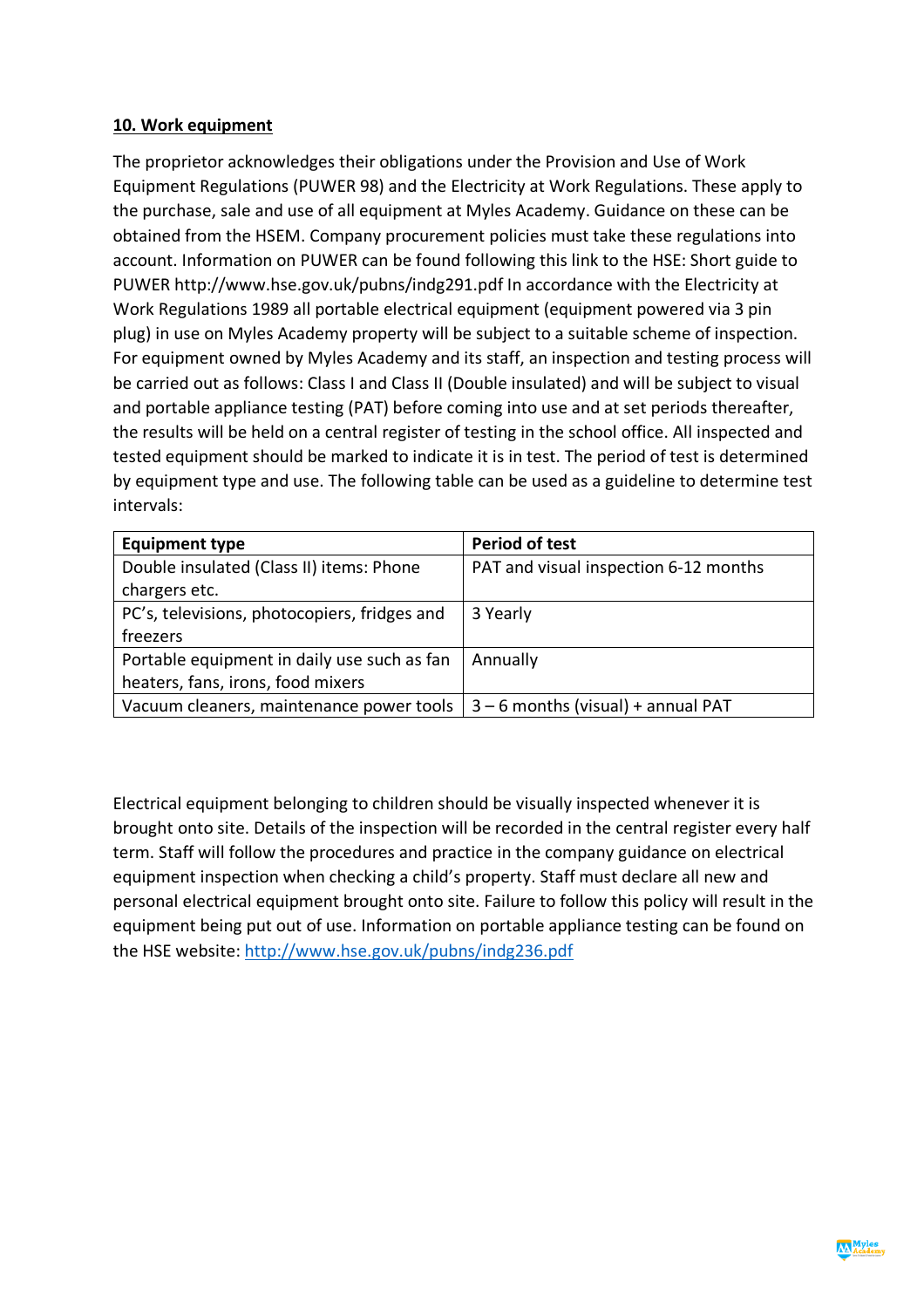#### **11. Hazardous substances**

When using harmful substances, whether they are material or chemical substances, all personnel must ensure that adequate precautions are in place to prevent injury to health. Adequate precautions should follow the COSHH (Control of Substances Hazardous to Health) hierarchy of control:

- Substitute
- Isolate process
- Use engineering controls
- Limit exposure
- Use PPE
- Supervision and training

No new materials or chemical substances are to be brought into use unless an assessment under the Control of Substances Hazardous to Health Regulations 2002 has been carried out; identified measures are in place and clearance given for use by the H&S officer. The H&S officer will provide guidance and assistance on the production of COSHH risk assessments using the company's COSHH assessment template. The school must hold a safety data sheet (not more than 2 years old) for each substance in use.

**Where a product carries any of these symbols indicating an elevated risk, the assessment process must include specific information on how and where they will be securely stored. This includes in classrooms during lesson when it will be used, how access will be managed and the processes for its use**.



The Material Safety Data Sheets (MSDS) along with the relevant COSHH assessment will be held in a clearly marked file in the administration office and the MSDS along with safe working practice information will be held at the point of use.

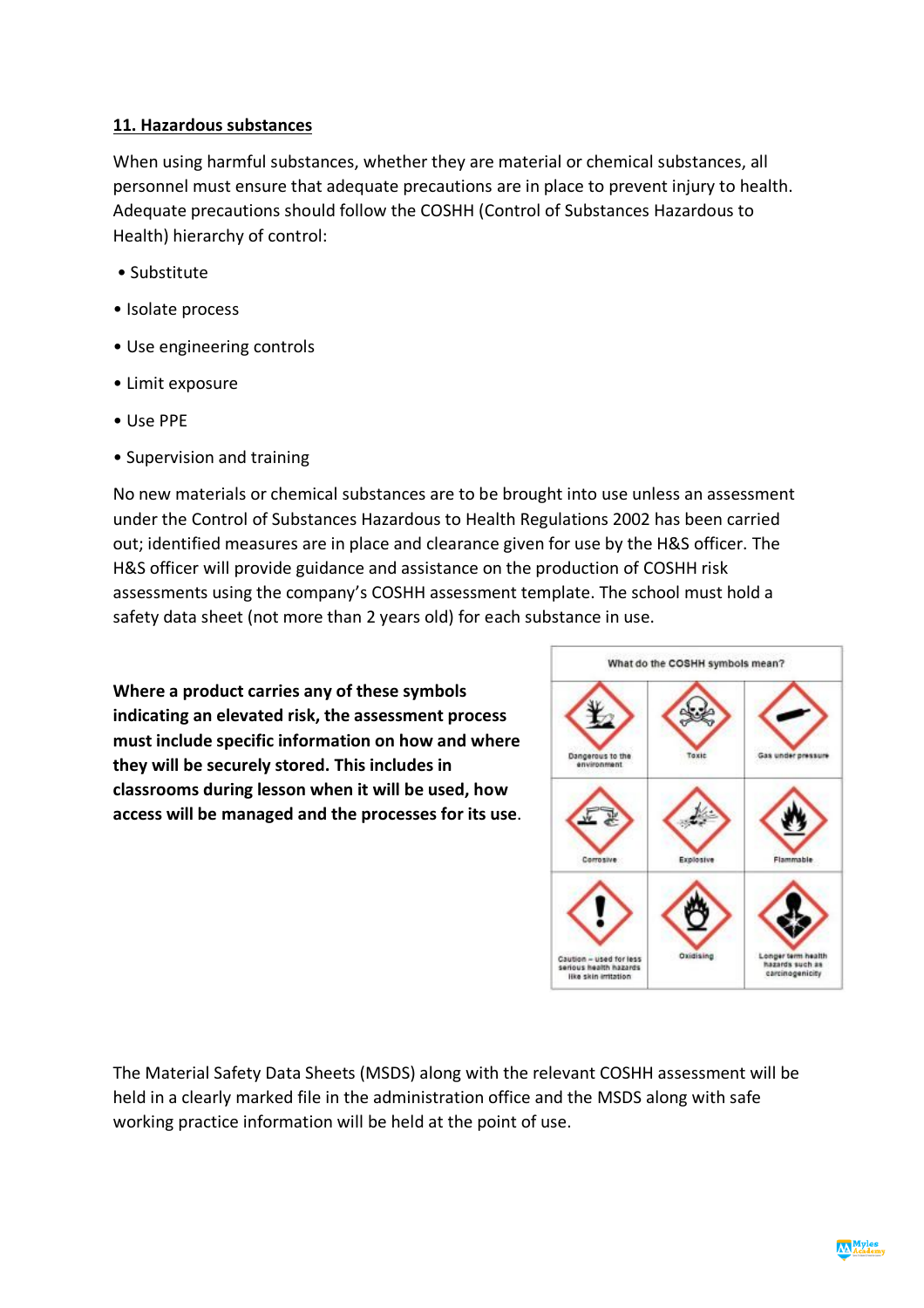#### **12. Data security**

All staff have a duty to prevent sensitive and confidential data from becoming public. Staff are required to follow Myles Academy's policies, procedures and guidance on confidentiality, data protection and e-safety.

#### **13. Accidents, Incidents, Near Misses and Safety Concerns**

We have procedures for the reporting and investigation of accidents, incidents and other health and safety concerns. The main purpose of this is to prevent any recurrence.

Accidents and incidents are reported to the school senior leadership team. We also encourage all employees, pupils and visitors to report health and safety related concerns so that we can consider them in terms of accident prevention. In all cases, the accident book must be completed no matter how minor including any investigation documentation.

The Head Teacher shall be responsible for the completion of RIDDOR (Reporting of Injuries, Diseases and Dangerous Occurrence Regulations) reports.

For further information please see the HSE guidance for Incident reporting at school (accident, diseases and dangerous occurrences): https://www.hse.gov.uk/pubns/edis1.pdf

#### **14. Arrangements for the supervision of pupils**

Myles Academy has established clear routines in relation to the supervision of children and senior staff are responsible for ensuring these expectations are clearly communicated and adopted by all professional staff with supervisory responsibilities.

The arrangements for the supervision of pupils at Myles Academy are as follows:

Morning Preschool: On arrival at school staff will escort pupils from their transport to the dining room for breakfast under the supervision of duty staff.

Break time: Pupils will take their break in the dining room under the supervision of duty staff.

Lunch time: pupils will take lunch and then leisure activities under the supervision of duty staff in the dining room.

End of school day: pupils requiring transport to and from school will be released into the care of transport escorts when transport arrives at the school. At no time are pupils allowed unsupervised time outside the school buildings during the school day.

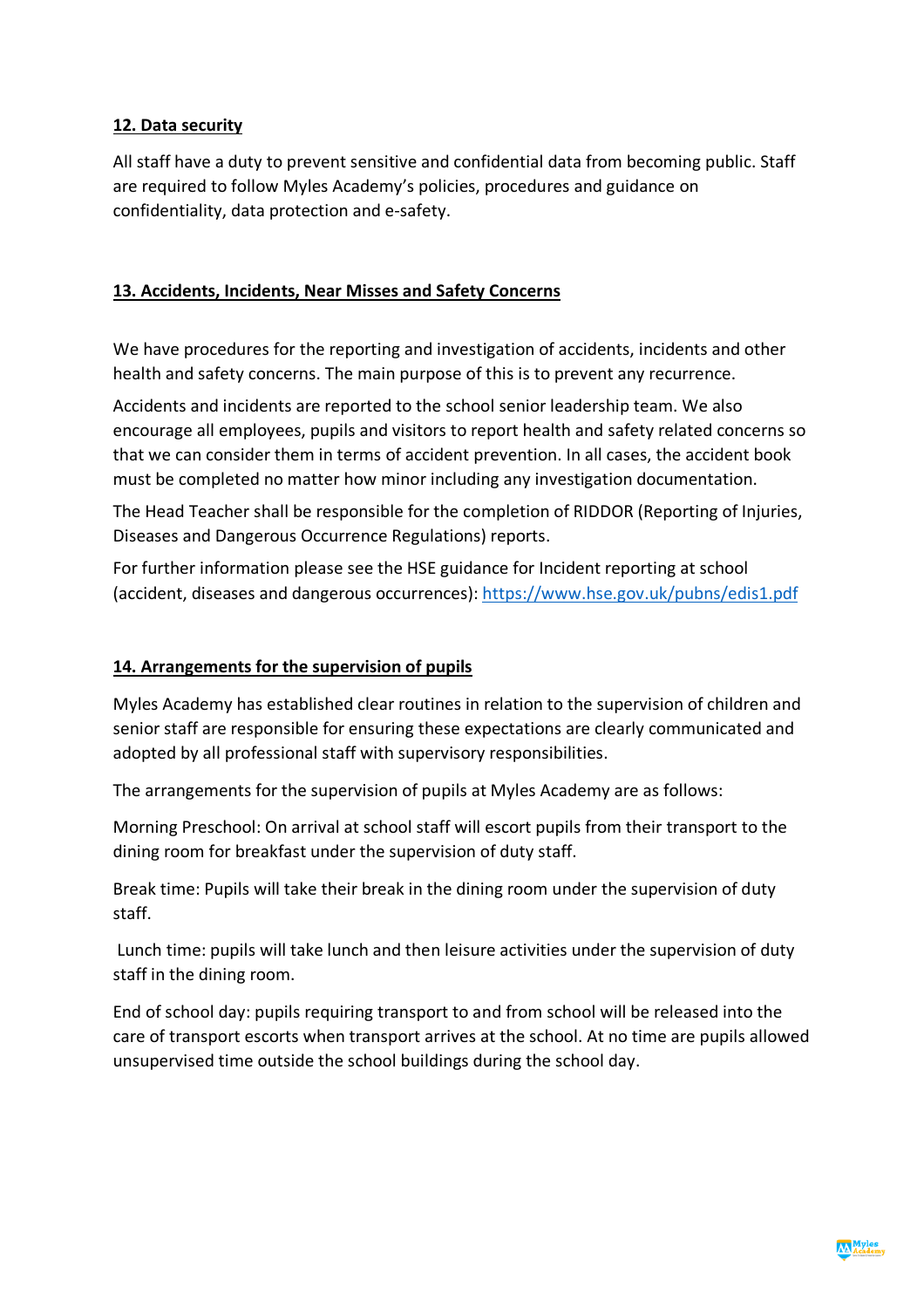#### **15. Emergency procedures**

Emergency procedures are designed to give warning of imminent danger and to allow all personnel to move to a place of safety. The Head Teacher is responsible for ensuring that all Children and young people, staff and visitors within the home are informed of, and are fully conversant with, emergency procedures.

Fire wardens will be appointed for each area to assist with an evacuation. They will be given adequate instruction and training to ensure effectiveness.

#### **16. Offsite activities**

It is the belief of the proprietors that all staff should be encouraged to organise and take the children in our care on off-site visits, and requires employees to follow the guidance on offsite visits as set out by the Outdoor Education Advisers Panel and the HSE along with the Myles Academy Offsite Visits Policy. All off sites visits must be discussed with the HSO as part of the planning process to ensure they are covered as part of the current insurance provision. The insurance market has been impacted by the COVID-19 Pandemic so general policies have more exclusions and restrictions and greater range of activities are viewed as specialisms requiring delivery under professional memberships and qualification auspices. For more information on off-site visits use the following links:

National Guidance | Guidance for the Management of Outdoor Learning, Off-site visits and Learning Outside the Classroom http://oeapng.info/ HSE School Trips http://www.hse.gov.uk/services/education/school-trips.htm

The HSO is responsible for co-ordinating health and safety matters in relation to offsite visits conducted by Myles Academy. The HSO will act as Educational Visits Coordinator for Myles Academy. All staff must follow Myles Academy's Offsite Visits policy and use the visit assessment process detailed therein. The Head teacher has delegated responsibility for authorising visits.

All staff are reminded that they are required to follow the Myles Academy Driving Policy when taking part on offsite visits or when driving on company business. Staff using their own vehicle on official Myles Academy business must ensure that their insurance policy covers their vehicle for the intended use and that their vehicle is roadworthy, fit for its purpose and continues to have a current MOT Certificate (where appropriate).

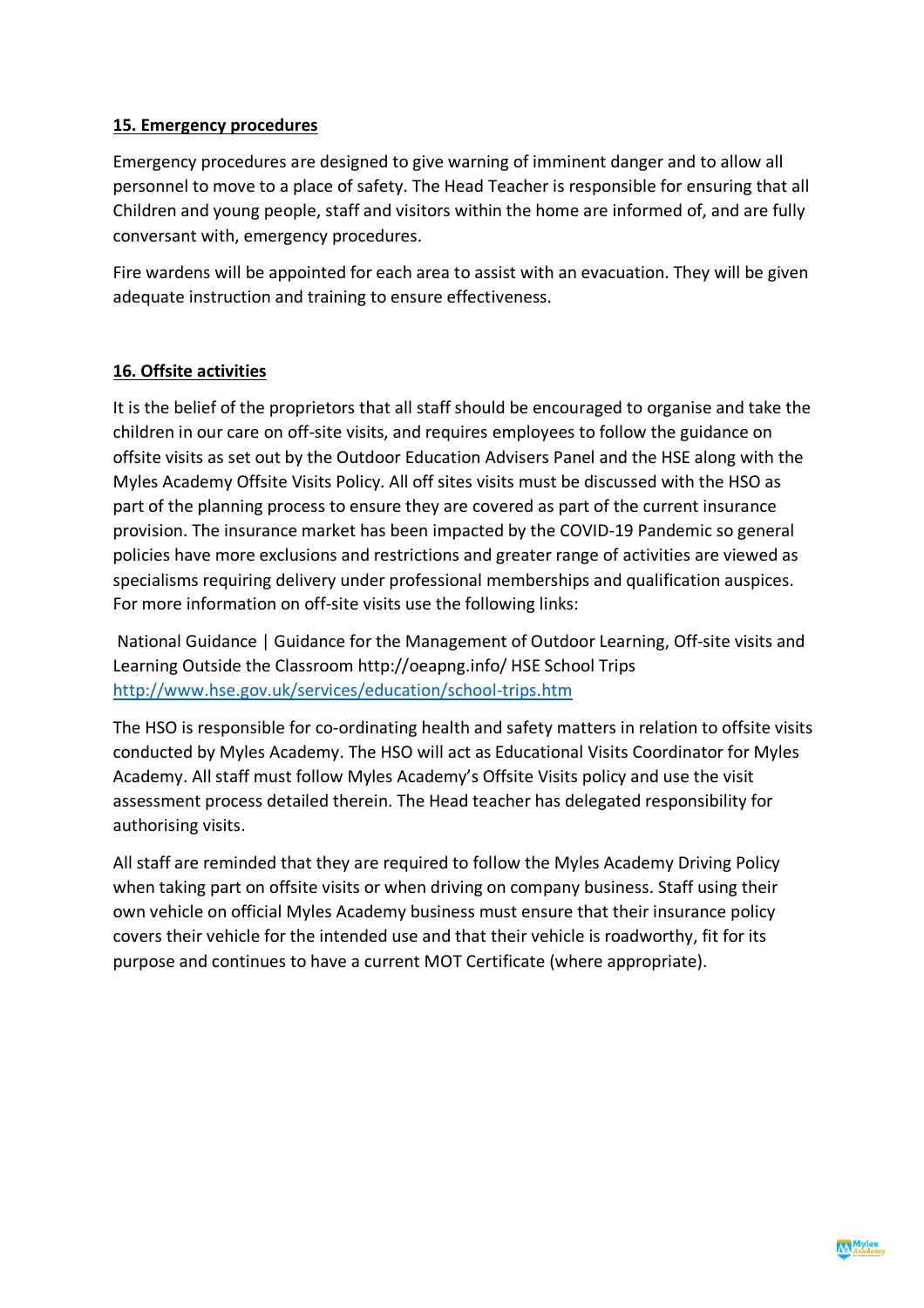## **17. First aid, accidents and illness**

This section of the H&S policy forms the school's written first aid policy. The proprietors acknowledge their duties under the First Aid at Work Regulations to its employees and its common law duties of care to visitors and children in its care. The responsible person for the school has been charged with maintaining adequate first aid cover during the operating hours of the site by:

• Ensuring a suitable number of full and emergency first aid trained staff are available at all times the setting is operational (this should include the provision of first aid on Offsite Visits)

• Ensuring relevant staff receive appropriate training in the treatment and procedures associated with potential injuries connected with specific hazards identified in teaching subjects.

• Liaising with the training manager to ensure that first aid training is kept up (refreshed every 3 years) to date via the schools approved first aid training provider and the training matrix is similarly updated.

• Ensuring staff, visitors and children are aware of how to summon first aid assistance and who is able to provide that assistance. A notice detailing trained staff will be posted in the office, staff area and other communal areas around the school.

- Ensuring a sufficient number of suitably stocked first aid kits are available across the site (HSE 10-20 person) including company vehicles.
- Monthly checks and restock of site first aid kits (including sign off monthly check).

• Ensuring that PE staff have access to first aid kits when leading sporting activities in setting or at away fixtures.

• Ensuring a suitable equipped room is available at all times for the treatment of children, staff and visitors and that the room remains in a clean and serviceable condition at all times the school is open.

#### **Management of suspected fractures**

In all cases where a fracture is suspected the casualty must be sent to A&E without delay. When treating a child or member of staff for a suspected fracture, a dose of paracetamol can be administered to assist with the pain management (providing consent to administer has been obtained from the legal guardian of the child). This can only be carried out by staff that have undergone administration of medicines training or on the advice of medical professionals contacted in relation to the incident. All doses must be recorded and details sent with the casualty to hospital.

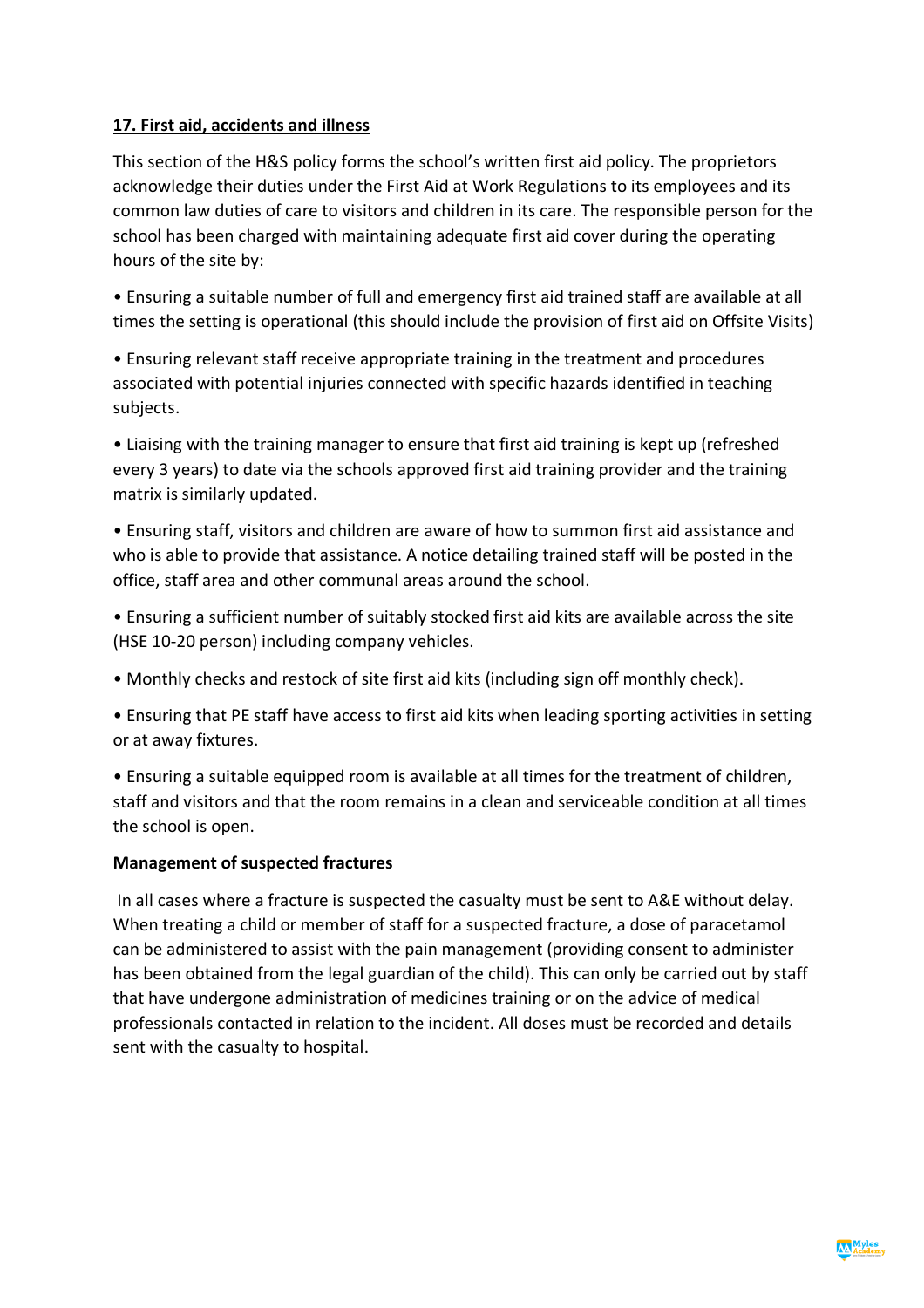#### **Taking staff and children to hospital**

When a child or member of staff is injured beyond the ability of the school first aider to treat the injury, or they exhibit signs of serious illness, they should be sent to hospital. Depending on the severity of the situation this may be by ambulance or school vehicle. An ambulance must always be called for:

- suspected fractures to the leg, neck and back;
- head injuries resulting in loss of consciousness;
- strangulation events;
- medical shock;
- cardiac problems; or
- severe breathing difficulties.

Hospital attendance is also required for:

- suspected overdoses
- severe cuts
- ongoing medical issues related to the above

In all cases, the final decision on the need for further medical assistance will be made by the school qualified first aider. Whenever a child is taken to hospital a suitable member of staff must accompany them and be in a position to give consent or contact the legal guardian for consent in relation to medical treatment.

#### **Offsite visits**

First aiders on offsite visits will have the same duty of care as if they were in setting. Whilst on the visit they will carry their first aid kit and attend to the needs of injured and ill students as required or back up the venues first aid staff if they are present. They will ensure that the visit leader has information regarding treatment by themselves or a third party for inclusion in the trip return or RIDDOR report.

#### **Medical conditions**

Where a school has staff or children requiring specific medical intervention for illnesses such as anaphylaxis, diabetes, epilepsy and asthma, all first aid staff should be trained on how to deal with these conditions and to administer medications required. All staff caring for or teaching these particular children should know about their conditions and the actions to be taken in the event of an emergency. In all such cases prior consent to administer such medicines must have been obtained in writing from the parent or legal guardian as per the Myles Academy administration of medicines policy which is a subset of this policy.

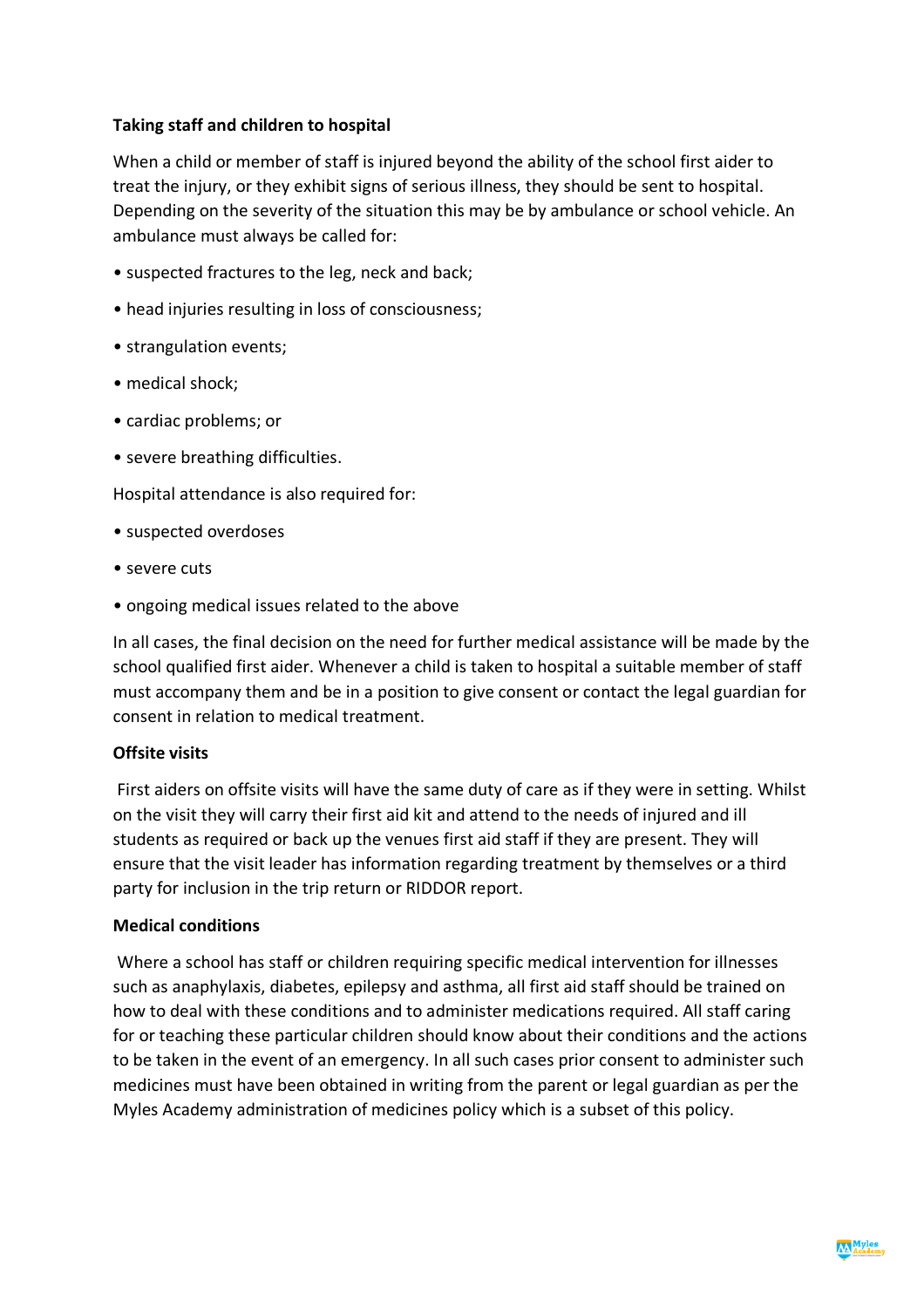#### **Head injury**

Where a child or member of staff suffers a suspected head injury the following procedures will be followed. Where there is obvious injury of ill effects the casualty will be sent directly to hospital for examination and treatment. In cases where a blow to the head has been sustained but no apparent injury or symptoms are displayed, the casualty will be issued with a head injury card advising staff/parents/legal guardians to keep the person under observation and to seek medical help if any of the symptoms detailed on the card are exhibited.

#### **Illness**

The first aid room will be provided with a couch or day bed for use by children and staff to rest if taken ill during the school day. Where a child is diagnosed with an infectious illness, they should be isolated in the first instance and as soon as possible be sent home to recover with parents or guardians. Staff involved in the care of these persons should follow the infection control procedures below.

#### **Infection control**

Spillages of blood and body fluids should be dealt with as soon as possible. The HSO will ensure that spill kits are available for use when dealing with body fluids. These will contain disposable gloves, disposable aprons and suitable disinfectant/absorbent media. In line with infection control practices surfaces which may have been contaminated with blood or body fluids should be wiped down with a suitable disinfectant spray. Disposal of Waste Disposable items, including gloves, which have been soiled with blood or body fluids should be sealed in a clinical waste bag and disposed of in a sanitary bin or specific medical waste yellow bin. Non-disposable items which have been soiled with blood or body fluids (for example clothing or towels) should be sluiced and washed in a washing machine at 60ºc (degrees centigrade). If it is property belonging to a child the items should be placed in a plastic bag and then tied up for transport home with the child.

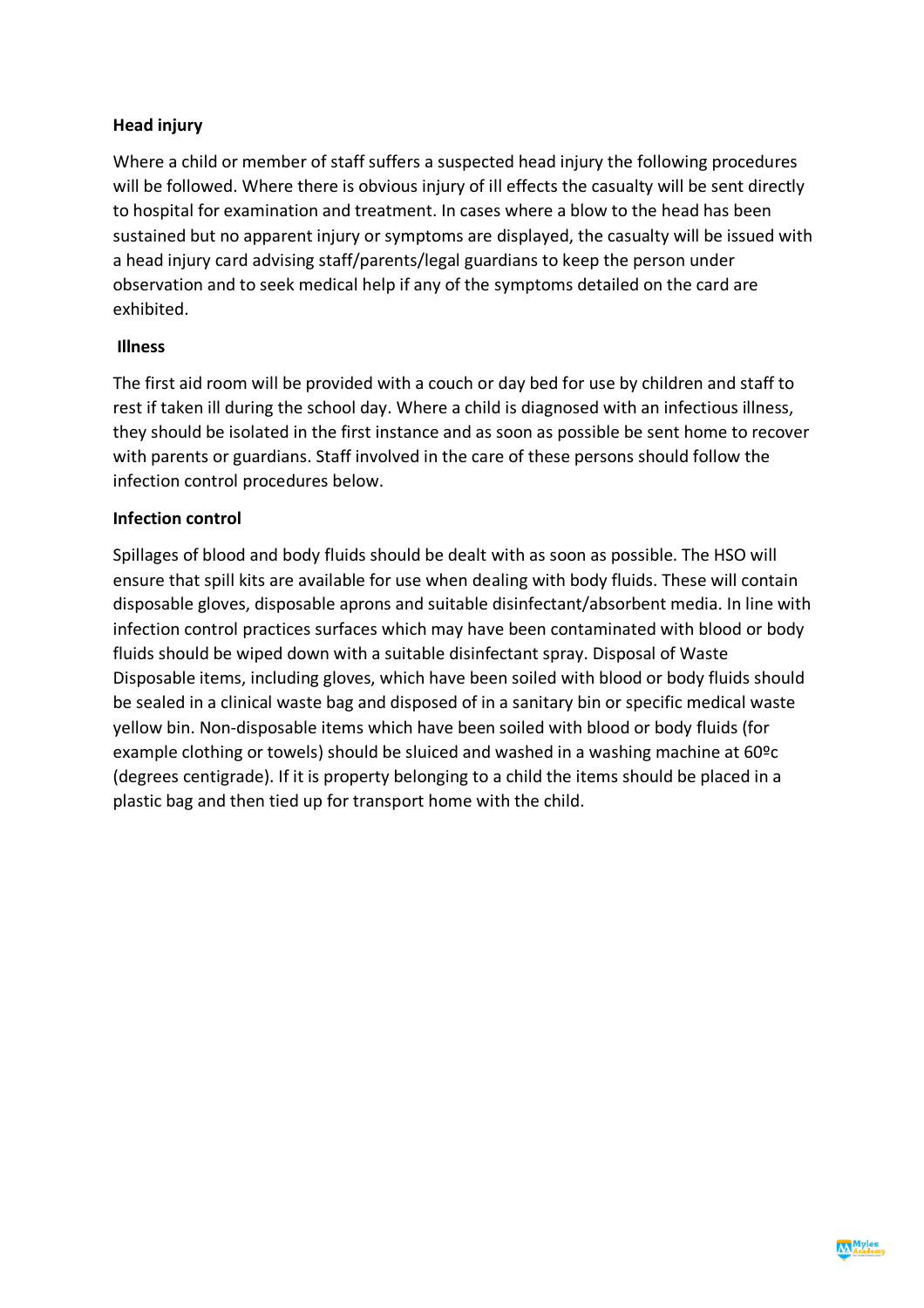#### **18. Fire and other emergencies**

The proprietors request the Head Teacher of Myles Academy to ensure that where practicable all users of the school are aware of the procedures for fire and other emergencies. The company is committed to following best practice in respect of fire safety and ensure company policy for fire risk management follows current legislation. Further guidance to legislation in respect of schools is available via the following link:

#### Guide to fire risk assessment in educational premises

https://www.gov.uk/government/publications/fire-safety-risk-assessment-educationalpremises

The company have engaged a specialist fire consultant to carry out a fire risk assessment for Myles Academy. The assessment for the school will be passed to the Head Teacher and the company HSO who has responsibility for ensuring remedial works outlined in the assessment are carried out and safe systems of operation are maintained.

The fire risk assessments will be updated on an annual basis by the HSO. Fire action notices are displayed in all classrooms, offices and public areas at Myles Academy with evacuation plans where required.

Action to be taken in a fire forms part of staff and children inductions, this process will be recorded in the site fire log book.

Best practice indicates that a minimum of 3 fire drills should be carried out on an annual basis. With the first one announced to all building users and following drills run blind. A further drill/fire process familiarisation should be carried out and recorded within a week of any new child starting to attend the school.

The Myles Academy fire log book will be kept in reception and laid out as proscribed by the HSO. This will contain the fire risk assessment and actions log, fire drill record, location of fire equipment, location of fire alarm points, equipment inspection and service records, details of training and details of alarm activations. The school will appoint a fire marshal and deputy who will liaise with the senior management team and HSO in respect of emergency procedures.

The company believes that all staff have a responsibility for fire safety and as such fire safety awareness training will be given to all Myles Academy staff. Where risk assessment indicates the use of fire marshals is required suitable enhanced training will be arranged for the relevant staff. The proprietors also acknowledge their requirement to put in place plans for serious and imminent danger as required by the Management of health and Safety at Work Regulations (MHSWR 99). To meet this requirement, the group HSO will coordinate the creation and update of the Myles Academy's Critical Incident Plan. (The document contains the operational plans for security issues including bomb threat, water and gas leaks, electrical outages and death on site). This plan will be treated as a live document and will be updated on an ongoing basis, it will be reviewed termly at audit and by the school's HSO.

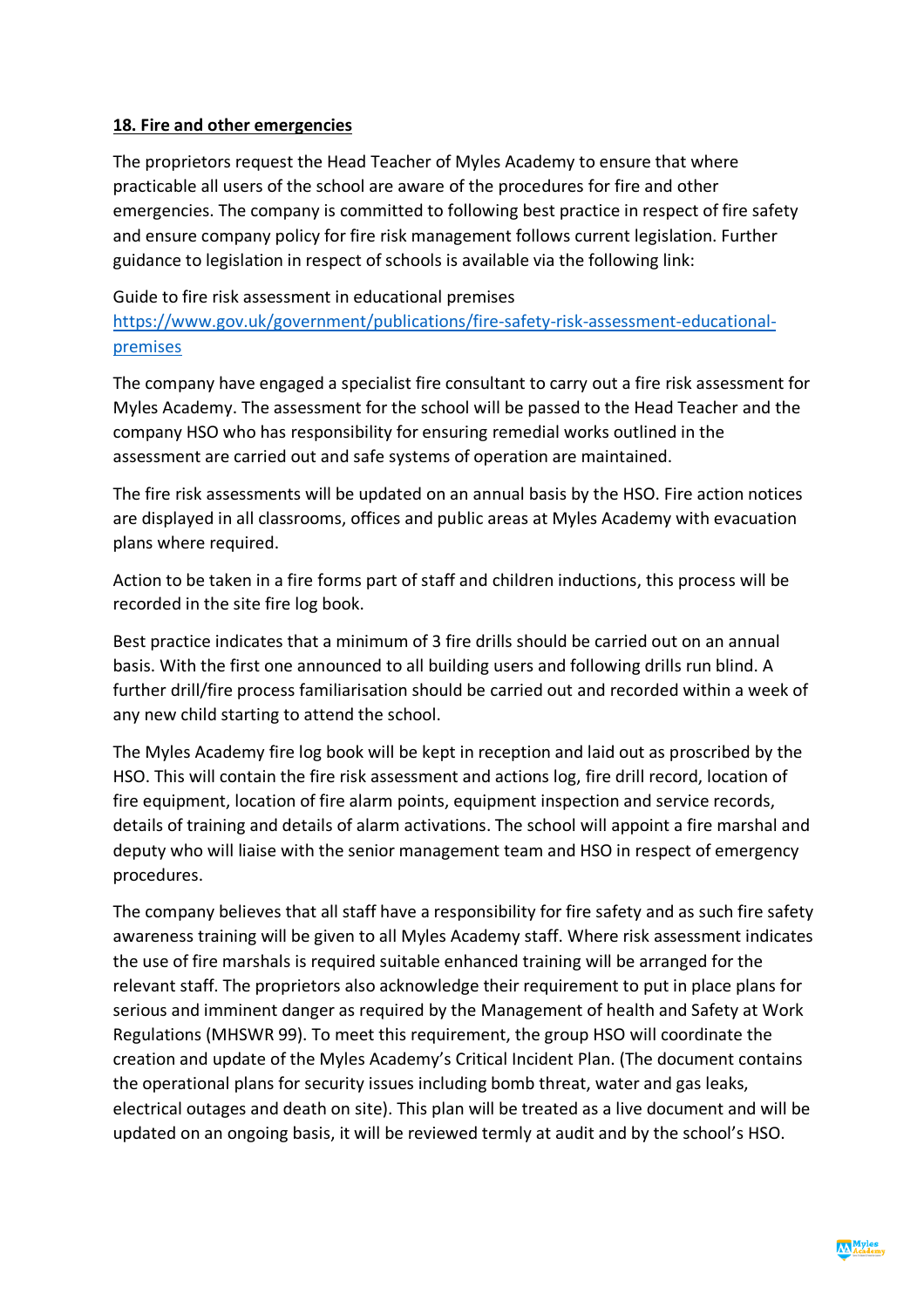## **19. Smoking**

In line with legislation, smoking is prohibited in all buildings and vehicles owned by Myles Academy with the required warning signs displayed. School staff are encouraged to seek assistance in stopping smoking and are strictly forbidden to smoke or vape on any part of the school site. Myles Academy recognises smoking is a serious health issue and that nicotine addiction is a significant issue for many of our children. The setting will offer all children access to approved smoking cessation programs and will support them in managing their addiction. Details of the school's policy is outlined in Myles Academy Drugs, Alcohol and Tobacco Policy.

#### **20. Working at height**

The responsible person for the site will ensure that regular inspections of ladders are carried out and take action as required. Records of all ladders on site and their inspections will be held in the site ladder register. As per the Work at Height regulations 2005 all work at height will be risk assessed and staff in roles identified as requiring work at height will be trained in the use of the required access equipment where other safe systems of work cannot be used. In most cases this will be in house training on the safe use of ladders. Job descriptions will identify such posts and the specific training required. Staff without training should not attempt such tasks. All staff are reminded that work at height must only be carried out using approved means. On no account should staff improvise or use tables or chairs as a means of working at height.

HSE guidance on the use of ladders and work at height can be found at: Falls from height health and safety in the workplace http://www.hse.gov.uk/falls/index.htm

Access to roof areas is subject to permit to work and clearance for this must be sought from the responsible person for the site under a permit to work. Training must have been undertaken in the use of the installed fall protection equipment where it exists.

## **21. Personal protective equipment (PPE)**

The need for PPE will be identified from risk assessment and the hierarchy of control. Where identified it will be provided free of charge to employees. Training on its use, storage and maintenance will be given. Employees identified as requiring PPE must use it for the tasks identified. PPE will be replaced free of charge when damaged or when it passes its marked expiry date. Records will be kept for any equipment requiring periodic inspection.

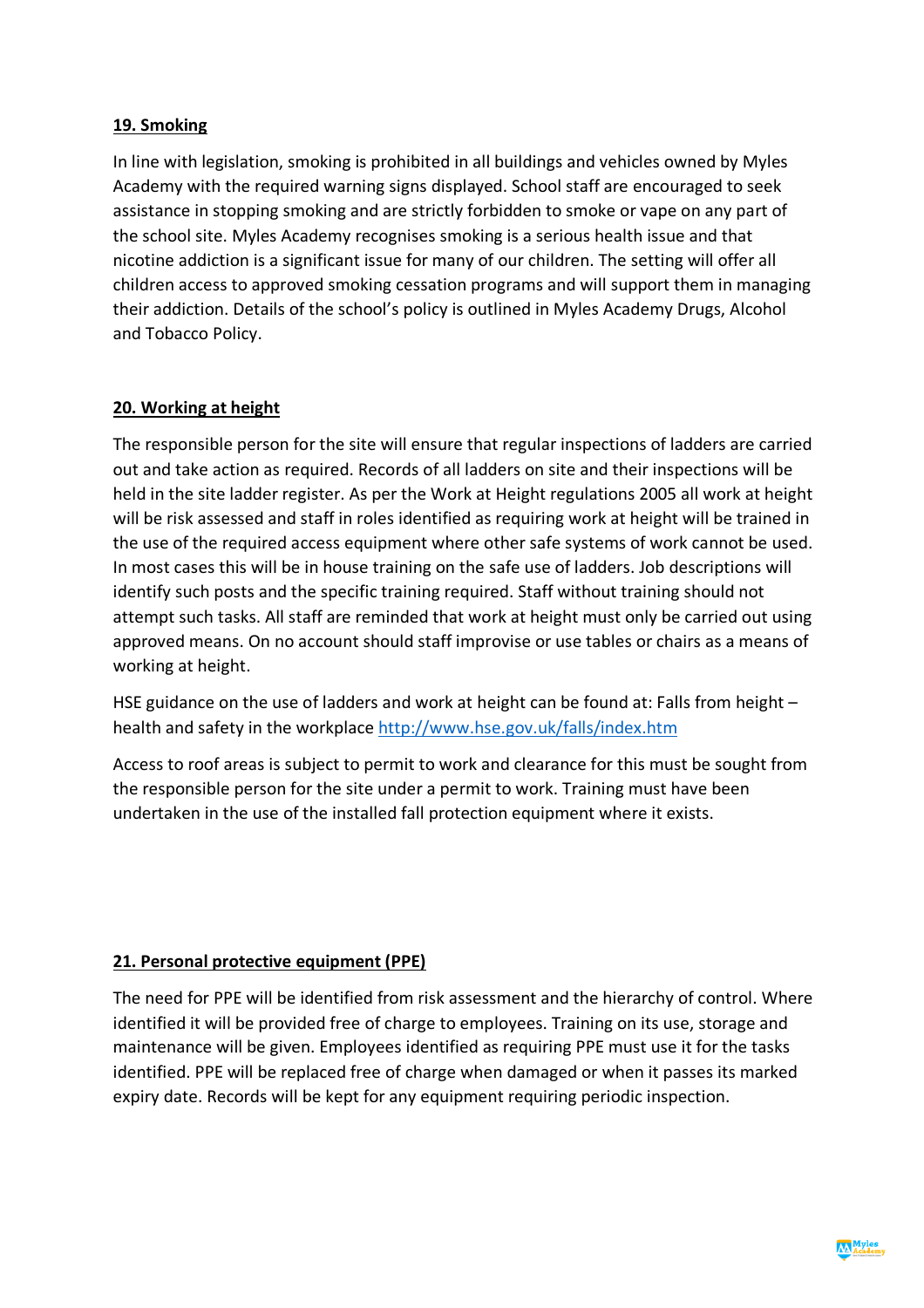#### **22. Manual handling (MH**)

Manual handling training will be given to staff identified as being at risk as identified in their job descriptions. Where possible MH will be avoided by the use of mechanical aids and the breaking down of loads. Where required a manual handling assessment will be carried out to identify remedial actions required. Further guidance can be obtained from the HSEM and by following HSE guidance at:

Musculoskeletal Disorders – health and safety in the workplace http://www.hse.gov.uk/msd/index.htm

#### **23. Housekeeping and premises**

The proprietors acknowledge their duty to maintain the school buildings to the standards set out in the ISS, NMS and the Welfare Regulations. Cleanliness, waste disposal, safe stacking and storage, marking and keeping clear gangways, exits etc., checking equipment such as ladders, special access to particular places are all the responsibility of the maintenance and housekeeping teams in each setting. Each setting will carry out a weekly check of the site in respect of safety critical issues and record the inspection on the record of weekly inspection form. This responsibility will normally sit with the site manager. The storage and safe stacking of materials in departmental areas is the responsibility of all members of the department.

The school aims to provide an adequate provision of toilets for staff and pupils and seeks to maintain them in a good condition. Defects in heating, lighting, ventilation etc. should be reported to the Maintenance Manager. Building defects and matters of concern should be recorded in the maintenance book in the administration office and in cases where a clear and present danger exists issues should be reported immediately and directly to the head of department or line manager.

The site will be assessed by the HSO in relation to environmental safety, traffic management and segregation of persons from traffic risks. Measures will be put in place to ensure the risks from traffic movements to persons will be reduced as far as reasonably practicable.

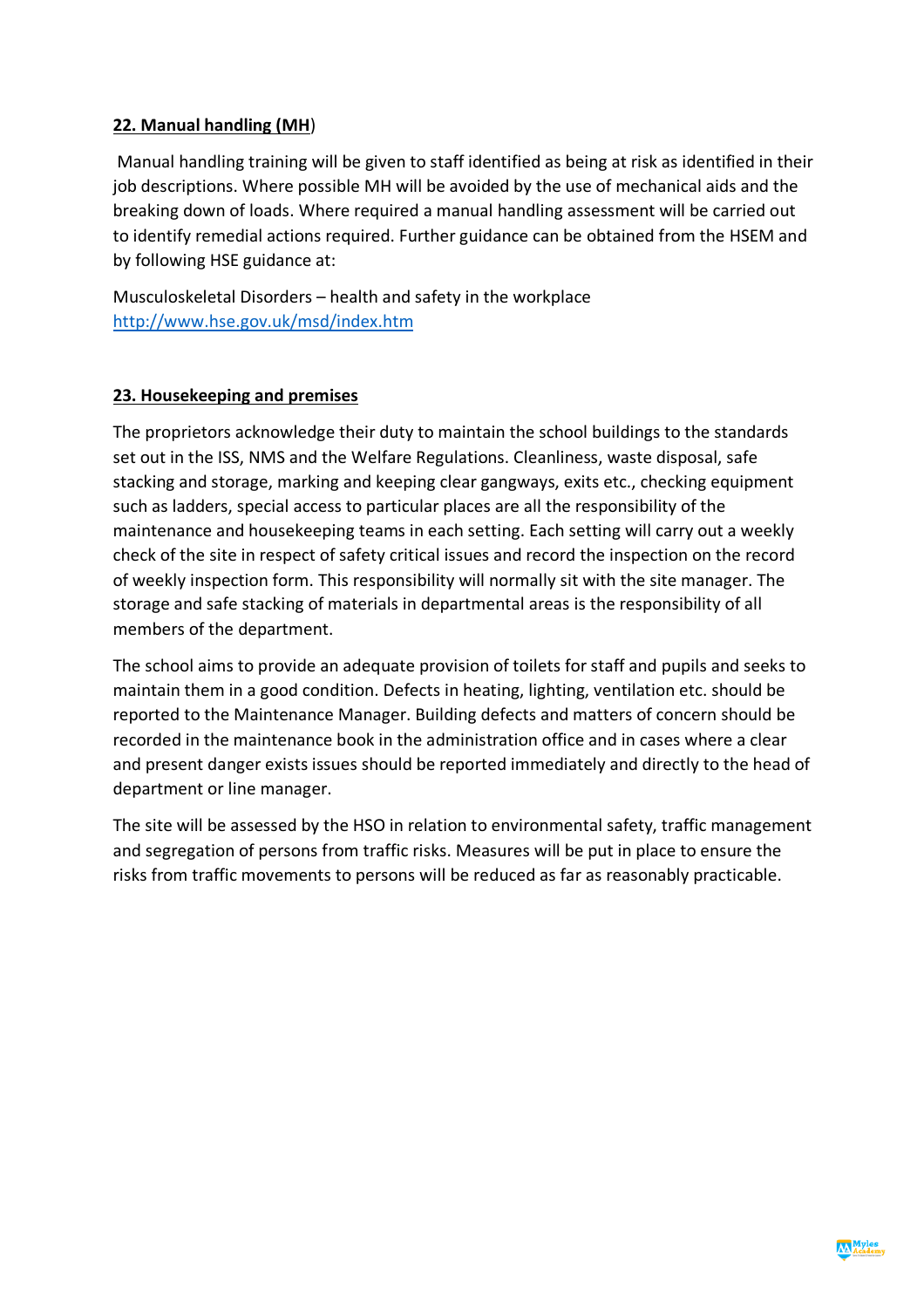## **24. Personal footwear and clothing**

As in any public building or space, we may encounter hazards such as slips and trips or impact injuries from opening doors as we move around our site. Whilst the school would not want to be prescriptive about the choice of footwear for these general circumstances, colleagues should be mindful of these general everyday hazards when considering footwear choices. As in all such matters colleagues are reminded that as employees, they have a common law and legal duty to take reasonable care of themselves and others as regards health and safety. Where it is stated that PPE is to be used its use is mandatory. Certain work locations and duties will present hazards beyond the everyday ones. Risk assessment may lead to employees having to consider their type of footwear and clothing selection to ensure that it is sensible in that it gives adequate protection against the risks identified in that working environment. Clothing should be suitable for work in that it allows the employees free movement to engage in specific tasks and does not pose significant risk to the wearer or those they engage with. In some specific work locations, there are more identifiable and specific risks from manual handling of heavy goods or hazardous materials that present a direct risk. In these circumstances, the risk assessment should highlight whether protective footwear should be supplied to be worn at all times or for specific duties.

#### **25. Legionella**

The proprietors recognise their duties under COSHH to prevent the growth of legionella in its water systems and its requirement to follow the guidance set out in 'Legionnaires' disease. The control of legionella bacteria in water systems: Approved Code of Practice and Guidance' (L8).

To this end the company has commissioned legionella risk assessments for Myles Academy and has implemented a control and monitoring regime based on the use of temperature to prevent growth of Legionella Bacteria. All actions and controls in relation to Legionella are recorded in the site Legionella Log Book. The HSO is the overall responsible person.

The policy for control of Legionella at Myles Academy can be found in the relevant site log book. In line with the NMS for independent schools all outlets will be labelled to indicate any scald risks and the drinkability of the water supply. Where required thermal mixing valves will be installed and children will be shown how to mix water of a suitable temperature as part of their PHSE.

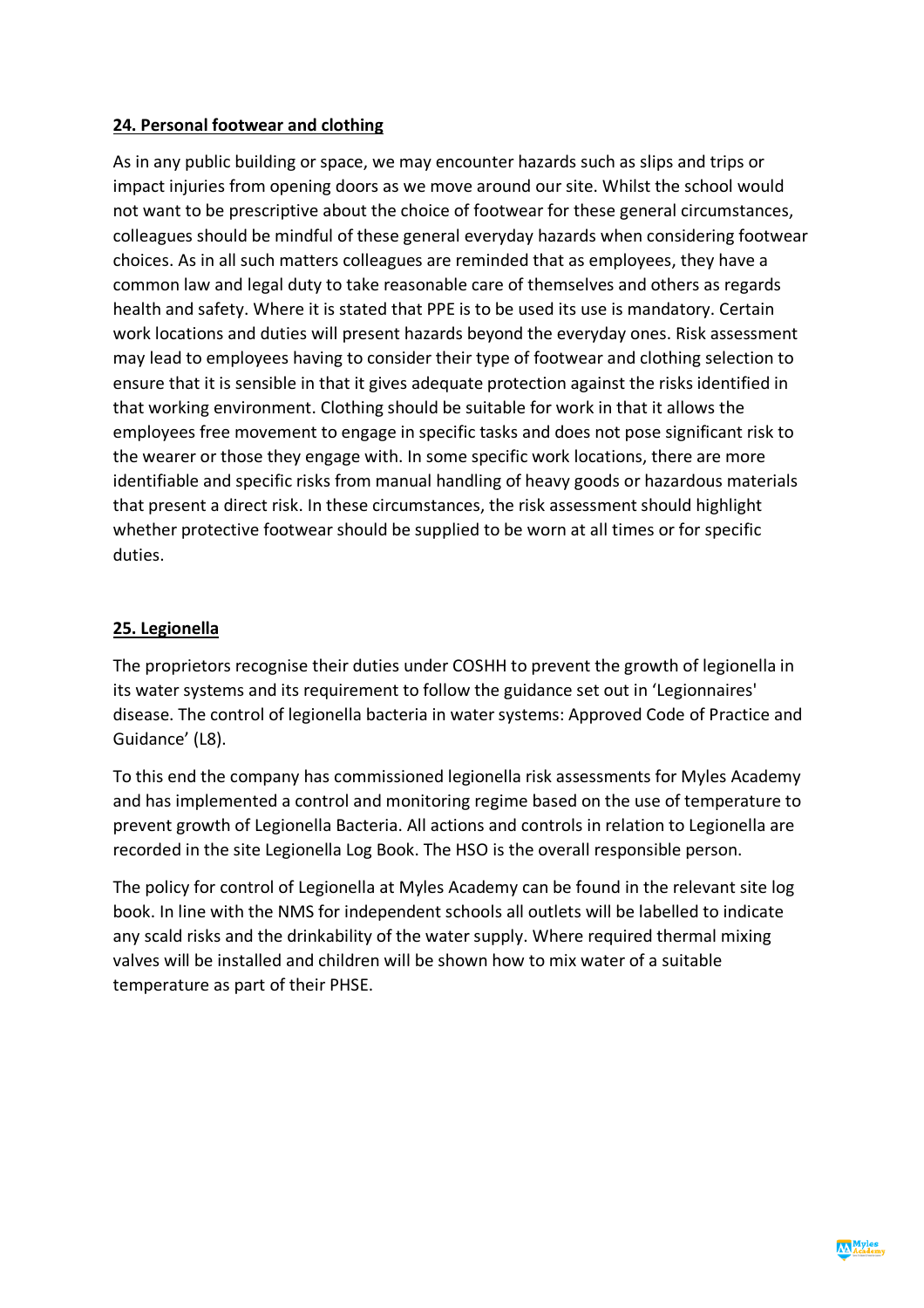#### **26. Physical interventions**

The school acknowledges that due to the nature of the children placed in our care there may be times where restrictive physical intervention is required to prevent the child causing harm to them self or other persons. Staff who may be required to undertake RPI will receive full training in line with current best practice. No member of staff will undertake RPI unless they have current training except where a person is in clear and present danger. Risk assessments and experience indicate there are heightened risks to children and staff involved in RPI incidents. These risks can be ameliorated by staff following guidance on deescalation techniques, colleague support and the use of the correct dress code as outlined in the RPI training.

Staff who are likely to carry out RPI are expected to follow this guidance. Failure to follow this instruction may lead to disciplinary action due to the risk posed to the child being restrained. For staff likely to be involved in an RPI they must consider if the clothing, footwear, watches and jewellery they wear would pose a risk during an RPI.

The company also recognises that there are risks to staff during RPI from biting. As a result, the company reminds all staff of their duty to ensure that vaccinations for tetanus are up to date. For staff concerned about the risk of contracting Hepatitis B, the company will arrange for vaccinations to be given. Arrangements for this can be organised by a designated member of the administration team. All school first aiders will follow best practice in treating bites and concerned staff are advised to seek immediate medical advice if bitten. Best practice guidance on bites can be found at the following link; http://medical.cdn.patient.co.uk/pdf/4820.pdf

## **27. Dogs and school pets**

Myles Academy recognise the therapeutic benefit of the keeping of pets and the use of school dogs to help regulate behaviour and for therapeutic benefits. To this end only dogs that have successfully completed Therapy training and vetting process will be allowed on School Site and then only for specific therapeutic purposes. Where dogs are brought onto site by their owners, there are strict conditions that need to be in place. The owner of the dog remains responsible for it at all times and must ensure there is adequate PL insurance in place to cover any incident relating to the dog. In addition, there must be a specific risk assessment in place and the dog must have up to date immunisations, flea and worm treatments. The dog may only be brought onto site with the written permission of the Head or in the case of the Head's own dog the Proprietor. The keeping of pets is subject to suitable risk assessments and facilities being in place along with care arrangements that look to the welfare of the animals and children alike.